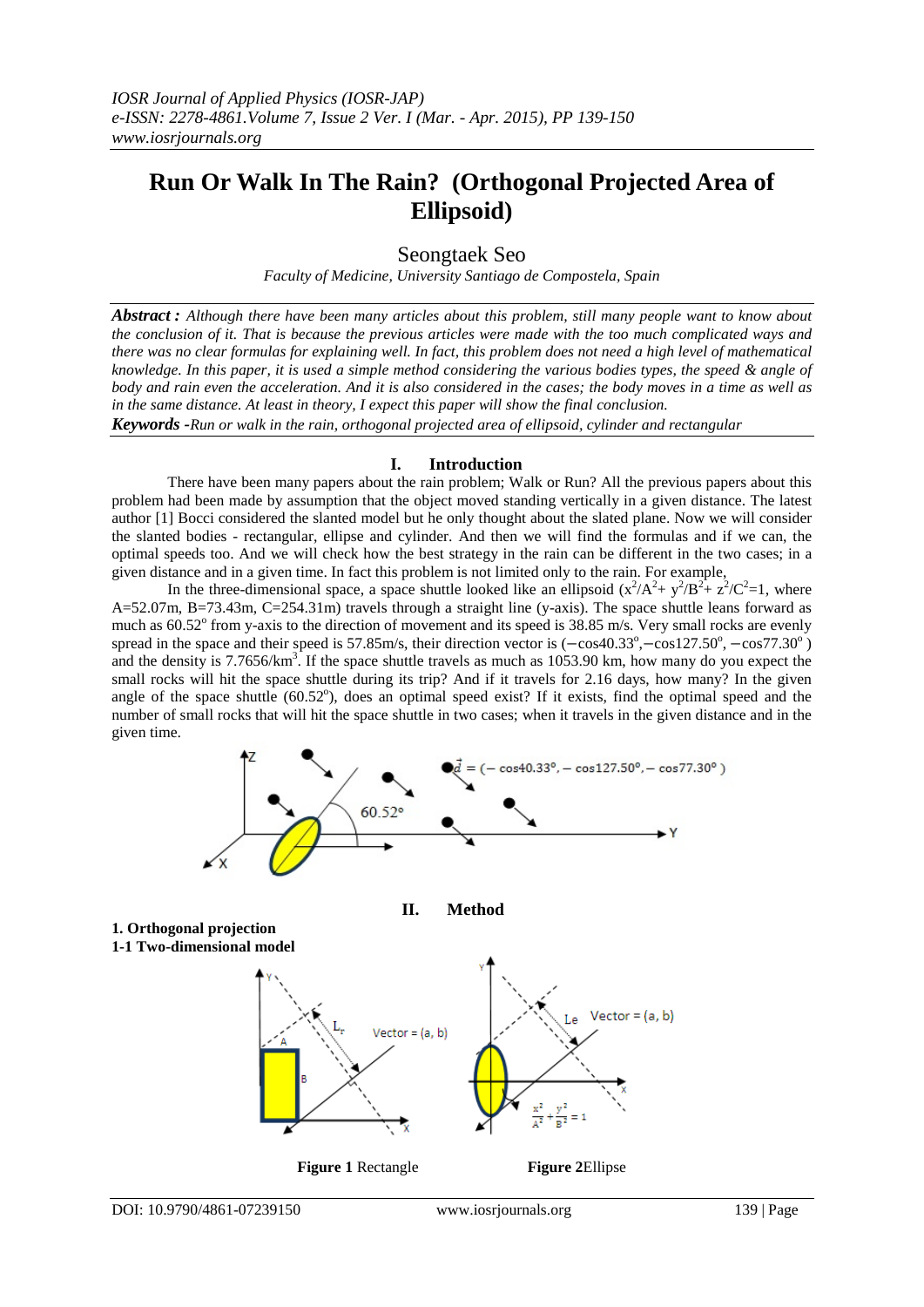The projected length to the line that is vertical to the vector (a, b)

Vector= (a, b, c)



**1-2-1. Rectangular** 

B

 $L_r = \frac{A|b|+B|a|}{\sqrt{a^2+b^2}}$  (Proof is omitted) **(1)** Le

**1-2. Three-dimensional models**

S,

 $\frac{2\sqrt{(Ab)^2 + (Ba)^2}}{\sqrt{a^2 + b^2}}$  (Proof is omitted) **(2)** 

The projected area to the plane that is vertical to the vector (a,  $$ 

 $S_r \frac{-AB|c|+BC|a|+CA|b|}{\sqrt{a^2+b^2+c^2}} (Proof is omitted) (3)$ 







**Figure 4**Ellipsoid (1)





For making the formula (4), there can be another method, for example using matrix but I think the way in this paper is the easiest.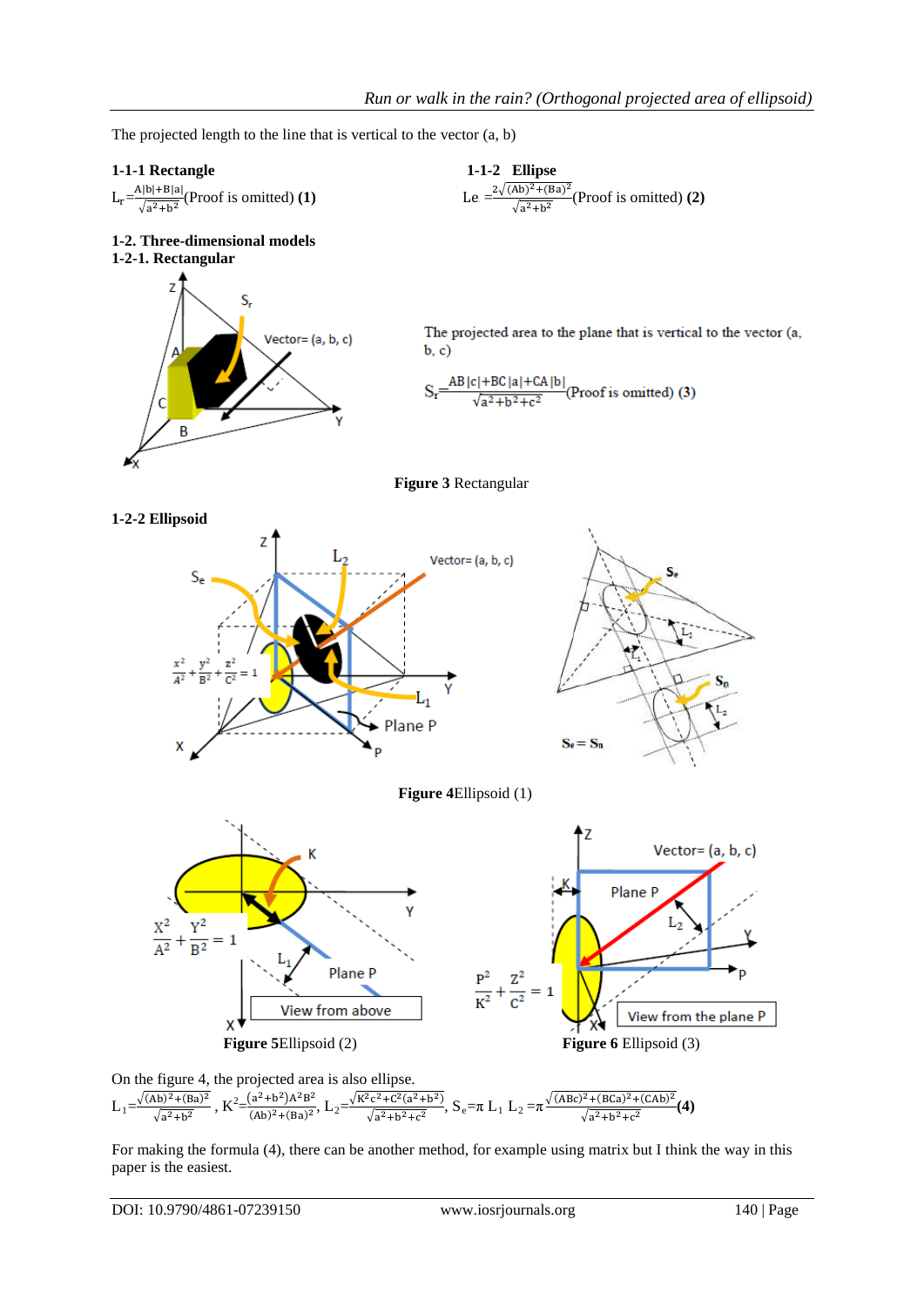

**Figure 7** Cylinder

### **2. Application**



### **2-1 Terms and assumption**

 $V_R$  =The speed of the rain,  $V_O$  = The speed of the object ( $V_R$  and  $V_O$  cannot be zero at the same time)  $\theta_R$ =The angle between the horizon and the rain to the direction of movement ( $0 \le \theta_R \le 180^\circ$ )  $\theta_0$ =The angle between the horizon and the object to the direction of movement ( $0 \le \theta_0 \le 180^\circ$ )  $ρ$  =The number of raindrops per unit area or volume (1× 1 or 1× 1 × 1)  $Q_D$  =The swept area or volume in the rain field when the object moves in the distance 1  $Q_T$  =The swept area or volume in the rain field when the object moves in the time 1

On the Figure 8, the outer side of the virtual object floating in the air represents the boundary of the last raindrops that will hit the object when it reaches the point  $(1, 0)$ . That is, the raindrops in the region between the object on the zero point and the floating one will hit the object. The position of the object floating in the air is determined by the ratio of the two speeds;  $V_R/V_Q$  and the angle of the rain; $\theta_R$ .

The key is to find the area of the region. The area of the region is equal to the area of the rectangle that has the same width and height of the region. Because the object is slated, in order to simplify the problem we make the object stand vertically. In other words, we rotate the objects as much as  $90^\circ$ - $\theta_o$ . Using the length of orthogonal projection we found, formula (1), it can be found the area of the region.

The area of the rectangle= $\frac{A|b|+|B|a|}{\sqrt{a^2+b^2}} \sqrt{a^2+b^2} = A|b| + B|a|$ 

## **2-2 Rain Formulas**

In the rectangle model,

Area=Q<sub>D</sub>=A  $\left| \cos \theta_0 + \frac{v_R}{v_o} \cos (\theta_0 - \theta_R) \right| + B \left| \sin \theta_0 + \frac{v_R}{v_o} \sin (\theta_0 - \theta_R) \right|$ The total number of raindrops that will hit the object when it moves in the distance D is Total<sub>D</sub> =  $\rho D$   $\left[A \left| \cos \theta_0 + \frac{V_R}{V_O} \cos (\theta_0 - \theta_R) \right| + B \left| \sin \theta_0 + \frac{V_R}{V_O} \sin (\theta_0 - \theta_R) \right| \right]$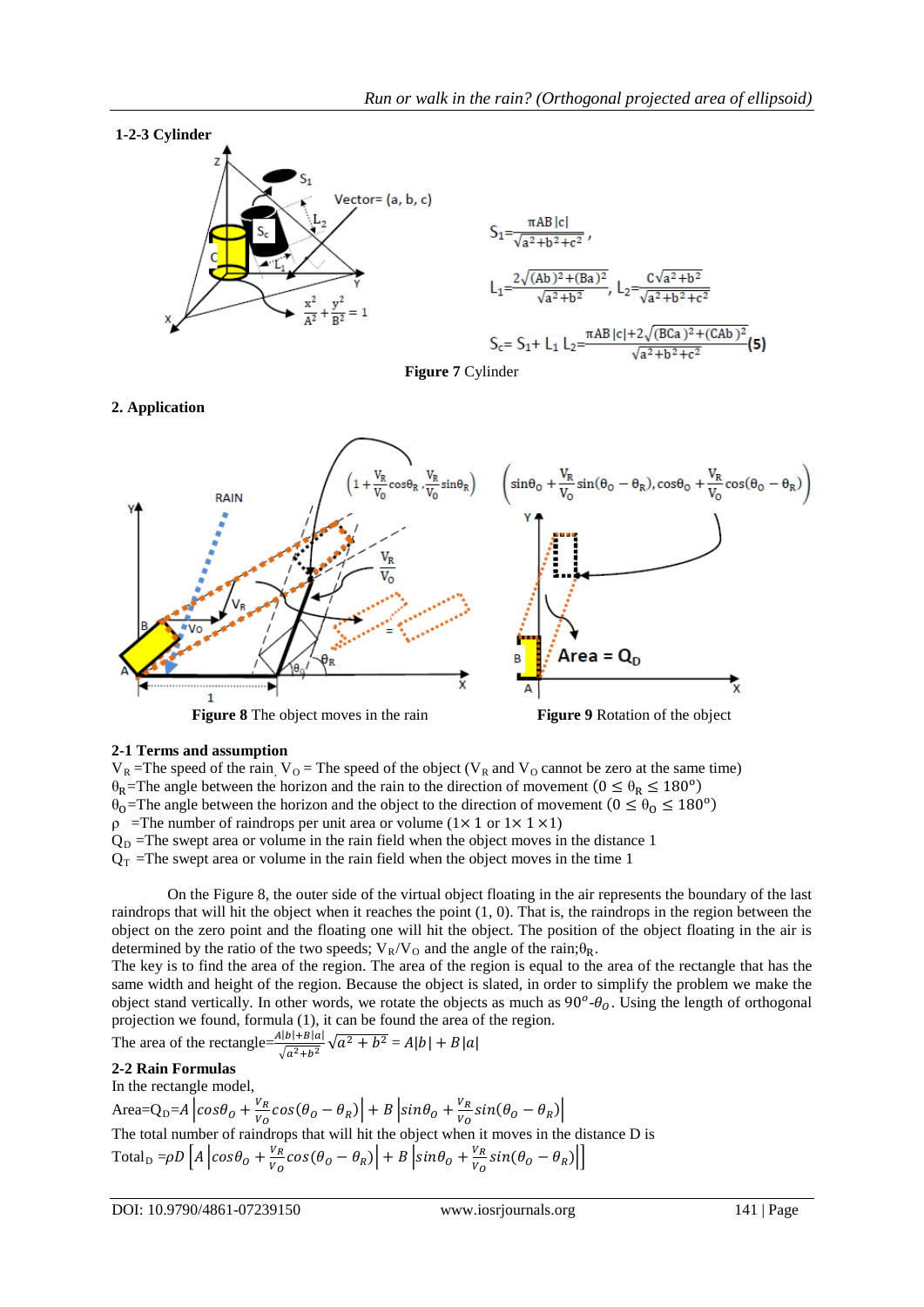The total amount of rain that will hit the object is obtained by multiplying the volume of a raindrop to the Total<sub>D</sub>.

How it will be if the object moves in a given time? When it moves with the speed  $V_{O}$  in the time 1, the distance of movement is  $V_{O}$ , so we can find  $Q_{T}$  as,  $Q_T=V_O Q_D=AlV_0cos\theta_0 + V_Rcos(\theta_0 - \theta_R) + BlV_0sin\theta_0 + V_Rsin(\theta_0 - \theta_R)$  $\text{Total}_{\text{T}}=\rho T[A|V_Ocos\theta_O+V_Rcos(\theta_O-\theta_R)|+B|V_Osin\theta_O+V_Rsin(\theta_O-\theta_R)|]$ By applying the same way, in the two-dimensional elliptic model,

$$
Q_D = 2\sqrt{A^2 \left(\cos\theta_o + \frac{v_R}{v_o}\cos(\theta_o - \theta_R)\right)^2 + B^2 \left(\sin\theta_o + \frac{v_R}{v_o}\sin(\theta_o - \theta_R)\right)^2}
$$

We can find the optimal speed in the given angles by differential, Optimal speed  $V_0 = -V_R \frac{A^2 \cos^2(\theta_0 - \theta_R) + B^2 \sin^2(\theta_0 - \theta_R)}{A^2 \cos(\theta_0 - \theta_R) \cos\theta_0 + B^2 \sin(\theta_0 - \theta_R)}$  $A^2$  cos( $\theta$ O− $\theta$ R) cos $\theta$ O +B<sup>2</sup> sin( $\theta$ O− $\theta$ R) sin  $\theta$ O

$$
Q_T = 2\sqrt{A^2(V_0 \cos \theta_0 + V_R \cos(\theta_0 - \theta_R))^{2} + B^2(V_0 \sin \theta_0 + V_R \sin(\theta_0 - \theta_R))^{2}}
$$
  
Optimal speed  $V_0 = -V_R \frac{A^2 \cos \theta_0 \cos(\theta_0 - \theta_R) + B^2 \sin \theta_0 \sin(\theta_0 - \theta_R)}{A^2 \cos^2 \theta_0 + B^2 \sin^2 \theta_0}$ 



**Figure 10** Three-dimensional rectangular

The three-dimensional models are thought as the same way of two-dimensional models. The object moves from zero point by one to the positive direction of y-axis. And we find the swept volume between the object on the origin and the virtual object floating in the air. In order to simplify, we make the object stand vertically as we did in the two-dimensional models. If we rotate the object as much as  $90^\circ$ - $\theta_0$ , the point $\left(\frac{v_R}{v_Q}\right)$  $\frac{V_R}{V_O}$ cos $\alpha$ , 1 +  $\frac{V_R}{V_O}$ cos $\beta$ , $\frac{V_R}{V_O}$  $\frac{v_R}{v_o}$  cosy ) will be converted into

$$
\left(\frac{V_R}{V_O}\cos\alpha,\frac{V_R}{V_O}\left(\cos\beta\sin\theta_0-\cos\gamma\cos\theta_0\right)+\sin\theta_0,\frac{V_R}{V_O}\left(\cos\beta\cos\theta_0+\cos\gamma\sin\theta_0\right)+\cos\theta_0\right)
$$

We substitute the point to the formulas; **(3), (4), (5)** and then we multiply them to the distance between two figures.

In the rectangular parallelepiped model,  $\Omega$ 

$$
AB\frac{|V_R|}{|V_O}(\cos\beta\cos\theta_0 + \cos\gamma\sin\theta_0) + \cos\theta_0\Big| + BC\frac{|V_R|}{|V_O}\cos\alpha\Big| + CA\frac{|V_R|}{|V_O}(\cos\beta\sin\theta_0 - \cos\gamma\cos\theta_0) + \sin\theta_0\Big|
$$
  
Q<sub>T</sub>=

 $AB|V_R(\cos\beta\cos\theta_0+\cos\gamma\sin\theta_0)+V_0\cos\theta_0|+BC|V_R\cos\alpha|+CA|V_R(\cos\beta\sin\theta_0-\cos\gamma\cos\theta_0)+V_0\sin\theta_0|$ In the elliptic model,

 $Q_D=$  $\pi\sqrt{A^2B^2\left(\frac{V_R}{V_Q}\right)}$  $\frac{v_R}{v_O}$  (cos  $\beta$  cos  $\theta_O$  + cos  $\gamma$  sin  $\theta_O$ ) + cos  $\theta_O$ )<sup>2</sup> + B<sup>2</sup>C<sup>2</sup> ( $\frac{v_R}{v_O}$  $\frac{V_R}{V_O} \cos \alpha$ )<sup>2</sup> + C<sup>2</sup>A<sup>2</sup> ( $\frac{V_R}{V_O}$  $\frac{V_R}{V_O}$  (cos  $\beta$  sin  $\theta_O - \cos \gamma \cos \theta_O$ ) + sin  $\theta_O$ )<sup>2</sup>  $V_0 = -V_R \frac{A^2 B^2 (\cos \beta \cos \theta_0 + \cos \gamma \sin \theta_0)^2 + B^2 C^2 (\cos \alpha)^2 + C^2 A^2 (\cos \beta \sin \theta_0 - \cos \gamma \cos \theta_0)^2}{A^2 B^2 \cos \theta_0 (\cos \beta \cos \theta_0 + \cos \gamma \sin \theta_0) + C^2 A^2 \sin \theta_0 (\cos \beta \sin \theta_0 - \cos \gamma \cos \theta_0)}$  $A^2B^2$  cos  $\theta_0$ (cos  $\beta$  cos  $\theta_0$ +cos  $\gamma$  sin  $\theta_0$ )+C<sup>2</sup>A<sup>2</sup> sin  $\theta_0$ (cos  $\beta$  sin  $\theta_0$ –cos  $\gamma$  cos  $\theta_0$ )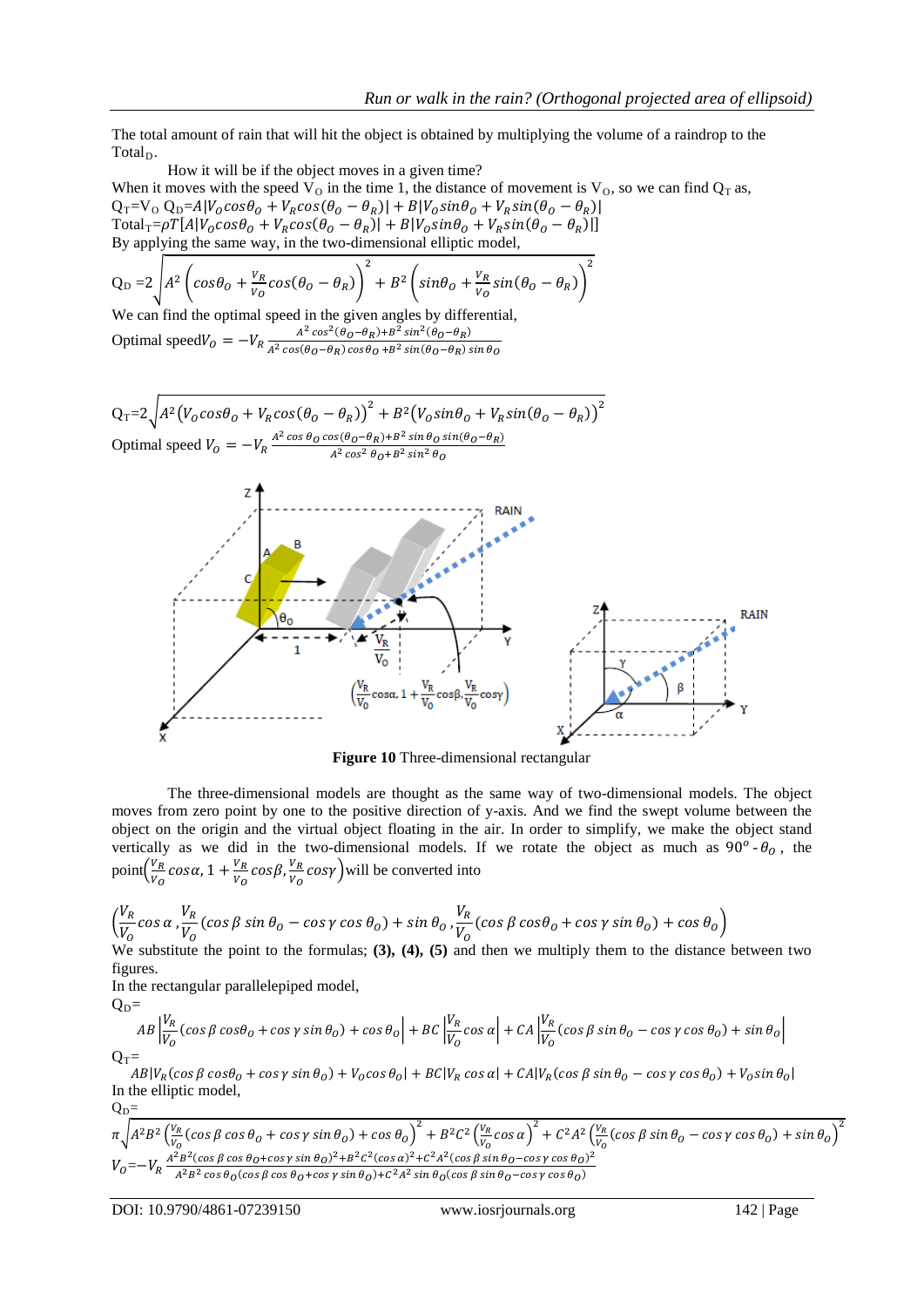$Q_T=$  $\pi\sqrt{A^2B^2(V_R(\cos\beta\cos\theta_0+\cos\gamma\sin\theta_0)+V_0\cos\theta_0)^2+B^2C^2(V_R\cos\alpha)^2+C^2A^2(V_R(\cos\beta\sin\theta_0-\cos\gamma\cos\theta_0)+V_0\sin\theta_0)^2}$  $V_0\!\!=\!\!-V_R\frac{A^2B^2\cos\theta_O(\cos\beta\cos\theta_O+\cos\gamma\sin\theta_O)+C^2A^2\sin\theta_O(\cos\beta\sin\theta_O-\cos\gamma\cos\theta_O)}{A^2B^2\cos^2\theta_O+C^2A^2\sin^2\theta_O}$  $A^2B^2\cos^2\theta_0 + C^2A^2\sin^2\theta_0$ 

In the cylindrical model with the elliptic bottom,  $Q_D=$ 

$$
\pi AB \left| \frac{V_R}{V_O} (\cos \beta \cos \theta_o + \cos \gamma \sin \theta_o) + \cos \theta_o \right| + 2 \sqrt{B^2 C^2 \left( \frac{V_R}{V_O} \cos \alpha \right)^2 + C^2 A^2 \left( \frac{V_R}{V_O} (\cos \beta \sin \theta_o - \cos \gamma \cos \theta_o) + \sin \theta_o \right)^2}
$$
  
Q<sub>T</sub>=

 $\pi AB|V_R(\cos\beta\cos\theta_o+\cos\gamma\sin\theta_o)+V_o\cos\theta_o|+2\sqrt{B^2C^2(V_R\cos\alpha)^2+C^2A^2(V_R(\cos\beta\sin\theta_o-\cos\gamma\cos\theta_o)+V_o\sin\theta_o)^2}$ If the object does not move in a constant speed but with acceleration, how can we find the formulas?



**Figure 11** The object moves with a constant acceleration; a

When it moves in a distance D  $S_k = \frac{b}{n} \left[ A \left[ cos \theta_0 + \frac{v_R}{\sqrt{2aDk/n}} cos(\theta_0 - \theta_R) \right] + B \left[ sin \theta_0 + \frac{v_R}{\sqrt{2aDk/n}} sin(\theta_0 - \theta_R) \right] \right]$  $Q = \sum_{k=1}^{n=\infty} S_k = D \int_0^1 A \left[ cos \theta_0 + \frac{v_R}{\sqrt{2aDx}} cos(\theta_0 - \theta_R) \right] + B \left[ sin \theta_0 + \frac{v_R}{\sqrt{2aDx}} sin(\theta_0 - \theta_R) \right] dx$ Total number of raindrops  $=\rho Q$ When it moves in a time T,  $D = \frac{1}{2} aT^2$  $Q = \frac{1}{2} aT^2 \int_0^1 A \left[ cos \theta_0 + \frac{V_R}{aT\sqrt{x}} cos(\theta_0 - \theta_R) \right] + B \left[ sin \theta_0 + \frac{V_R}{aT\sqrt{x}} sin(\theta_0 - \theta_R) \right] dx$ Other models (2, 3- dimensional) are the same,

1. When it moves in a distance D  $Q = D \int_0^1 Q_{D^*} dx$  (in  $Q_{D} V_0 \rightarrow \sqrt{2aDx}$ ) 2. When it moves in a time T  $Q = \frac{1}{2} a T^2 \int_0^1 Q_{D^{**}} dx$   $(V_0 \to a T \sqrt{x})$ 

As we see until now, once we know the orthogonal projection area or length, the rain formulas can be made easily by a simple principle. It will be more complicated if we make a formula by the vector sum of the speeds of rain and object from the point of view of the object. But when a third person looks at the rain and the object, their directions and speeds will not be changed. And it is no need to divide the direction of rain into "the speed of cross wind", "the speed of head wind" etc.

The main parameters are the ratio of speeds between the rain and the body, the sharp and size of the body and the angles of rain and object. The distance or time of travel, the volume of a rain drop and the density are just proportional constants.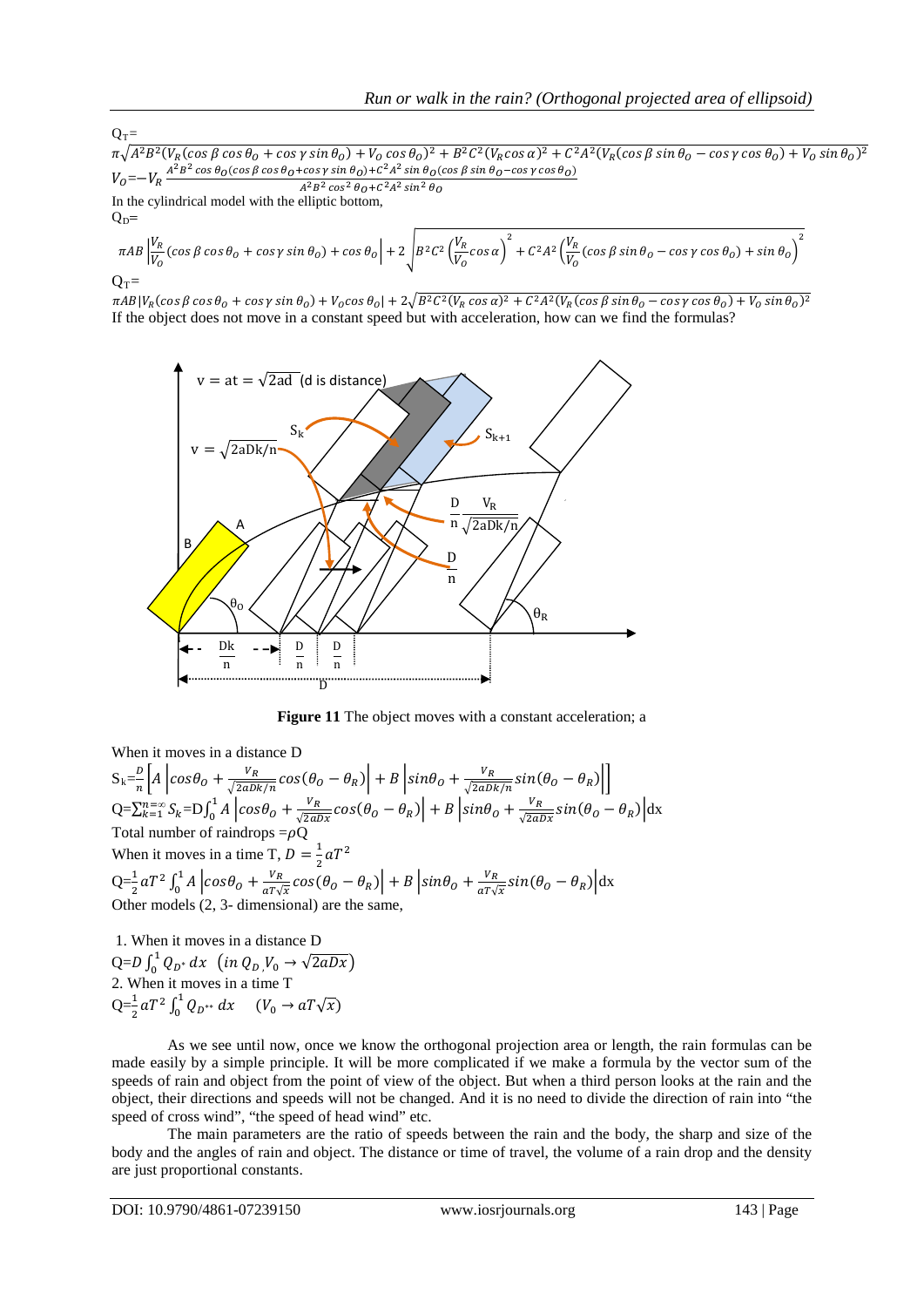## **III. Result And Conclusion**

#### **Previous conclusions**

1. Generally, to a slim body, running with the maximum speed is not always the best option while a fat body should run as fast as possible. That is, a slim one has a higher probability of taking an optimal speed. [1]Bocci,[2]Bailey

2. If the rain comes from the back of a rectangular object, the optimal speed is the horizontal speed of the rain.[2]Bailey

3. If the rain comes from the back of an elliptic object, the optimal speed is bigger than the horizontal speed of rain.[3]Hailman&Torrents

4.With a headwind (when it rains from ahead), the object also can have the optimal speed. [1] Bocci The previous conclusions are excellent, but they are not enough for the secret of rain.

Let us find new conclusions looking at the following Excel tables.

And we assume that the body´s width is shorter than the height in the following examples to think simply.

### **1. Two-dimensional rectangle model**

#### **1-1 When it rains from ahead**

|              |   |       |      |      |      |      | <b>Table 1-1-1</b> A=0.5m, B=1.7m, $\theta_R$ =60°, D=1m, V <sub>R</sub> =8m/s, $\rho$ =1 |           |      |                       |      |      |             |      |               |      |                                                |      |            |           |  |
|--------------|---|-------|------|------|------|------|-------------------------------------------------------------------------------------------|-----------|------|-----------------------|------|------|-------------|------|---------------|------|------------------------------------------------|------|------------|-----------|--|
| 90           |   | 11.96 | 6.83 | 5.12 | 4.84 | 4.27 |                                                                                           |           |      | $4,11$ 3,75 3,41 3,17 | 2,98 |      | $2,73$ 2,56 |      | $2,38$ 2,38   | 2,21 | 1,99                                           | 1,91 |            | 1.80 1.71 |  |
| 80           |   | 10.17 | 5.97 | 4.56 | 4,33 | 3.86 | 3.74                                                                                      | 3,44      | 3,16 | 2,96                  | 2,81 | 2,60 | 2,46        | 2,32 | 2,32          | 2.18 | 2.00                                           | 1.93 | 1.85       | 1.77      |  |
| 70           |   | 8.07  | 4.92 | 3,87 | 3,69 | 3,34 | 3,25                                                                                      | 3,03      | 2,82 | 2,67                  | 2,56 | 2,40 | 2,29        | 2,19 | 2,19          | 2,08 | 1,95                                           | 1,89 | 1,83       | 1,77      |  |
| 60           |   | 5.72  | 3.72 | 3,06 | 2,94 | 2,72 | 2,66                                                                                      | 2,52      | 2,39 | 2,29                  | 2,22 | 2,12 | 2,06        | 1,99 | 1,99          | 1,92 | 1,84                                           | 1,80 | 1,76       | 1,73      |  |
| 50           |   | 5.32  | 2,41 | 2,15 | 2,11 | 2,02 | 1,99                                                                                      | 1,94      | 1,89 | 1,85                  | 1,82 | 1,78 | 1,76        | 1,73 | 1,73          | 1,70 | 1,67                                           | 1,66 | 1,64       | 1,63      |  |
| 43,61        |   | 6.86  | 3,03 | 1,75 | 1,53 | 1,53 | 1,53                                                                                      | 1,53      | 1,53 | 1,53                  | 1,53 | 1,53 | 1,53        | 1,53 | 1,53          | 1,53 | 1,53                                           | 1.53 | 1,53       | 1,53      |  |
| 40           |   | 7,70  | 3,50 | 2,09 | 1,86 | 1,39 | 1,27                                                                                      | 1,30      | 1,33 | 1,35                  | 1,36 | 1,39 | 1,40        | 1,42 | 1,42          | 1,43 | 1,45                                           | 1,46 | 1,47       | 1,47      |  |
| 30           |   | 9.85  | 4.72 | 3,00 | 2,72 | 2,15 | 1,99                                                                                      | 1,64      | 1,29 | 1,05                  | 0,87 | 0,95 | 1,01        | 1,06 | 1,06          | 1,12 | 1,19                                           | 1,22 | 1,25       | 1,28      |  |
| 20           |   | 11,69 | 5,79 | 3,82 | 3,50 | 2,84 | 2,66                                                                                      | 2,25      | 1,86 | 1,57                  | 1,36 | 1,07 | 0,87        | 0,68 | 0,67          | 0,77 | 0,89                                           | 0,94 | 0,99       | 1,05      |  |
| 10           |   | 13.19 | 6,69 | 4,53 | 4,17 | 3,44 | 3,25                                                                                      | 2,80      | 2,36 | 2,05                  | 1,82 | 1,50 | 1,28        | 1,06 | 1,06          | 0.85 | 0,57                                           | 0,63 | 0,71       | 0,78      |  |
| $\mathbf{0}$ |   | 14,28 | 7,39 | 5,09 | 4,71 | 3,94 | 3,74                                                                                      | 3,26      |      | $2,80$ 2,47           | 2,22 | 1,88 | 1,65        |      | $1,42$ $1,42$ | 1,19 | 0,89                                           | 0.78 | 0.64       | 0.51      |  |
|              | 0 | 1.00  | 2.00 | 3.00 | 3.27 | 4,00 |                                                                                           | 4,26 5,00 |      | 6,00 7,00             |      |      |             |      |               |      | 8,00 10,00 12,00 15,00 15,04 20,00 35,29 50,00 |      | <b>100</b> | 1000      |  |

|       |      |      |      |      |                   |      |      |                     |      |      |      |      |      | <b>Table 1-1-2</b> A=0.5m, B=1.7m, $\theta_R$ =60°, T=1/8 second, V <sub>R</sub> =8m/s, $\rho$ =1 |      |      |      |      |              |      |
|-------|------|------|------|------|-------------------|------|------|---------------------|------|------|------|------|------|---------------------------------------------------------------------------------------------------|------|------|------|------|--------------|------|
| 90    | 1,28 | 1,50 | 1,67 | 1,71 | 1,92              | 1,98 | 2,13 | 2,19                | 2,35 | 2,77 | 2,98 | 3,41 | 4,05 | 4,26                                                                                              | 4,47 | 4,48 | 5.44 |      | $5.53$ 22.53 | 214  |
| 80    | 1.05 | 1,27 | 1.45 | 1,49 | 1,71              | 1,77 | 1,93 | 1,99                | 2,15 | 2,59 | 2,81 | 3,25 | 3,91 | 4,13                                                                                              | 4,35 | 4,36 | 5,36 |      | 5.45 23.06   | 221  |
| 70    | 0,79 | 1,01 | 1,19 | 1,23 | 1,45              | 1,51 | 1,67 | 1,73                | 1,89 | 2,34 | 2,56 | 3,00 | 3,66 | 3,88                                                                                              | 4,10 | 4,11 | 5,11 |      | 5,21 22,89   | 222  |
| 60    | 0,50 | 0.72 | 0,89 | 0,93 | 1,15              | 1,20 | 1,36 | 1,42                | 1,58 | 2,01 | 2,22 | 2,65 | 3,30 | 3,51                                                                                              | 3,73 | 3,74 | 4.71 |      | 4.81 22.03   | 216  |
| 50    | 0,79 | 0.66 | 0.57 | 0,60 | 0,81              | 0,86 | 1,01 | 1,06                | 1,21 | 1,62 | 1,82 | 2,23 | 2,84 | 3,04                                                                                              | 3,24 | 3,25 | 4,17 |      | 4,26 20,49   | 203  |
| 40    | 1.05 | 0.96 | 0.89 | 0,87 | 0.79              | 0.76 | 0,70 | 0,67                | 0,81 | 1,18 | 1,36 | 1,73 | 2,29 | 2,47                                                                                              | 2,66 | 2,66 | 3,50 |      | 3.58 18.34   | 184  |
| 30    | 1,28 | 1,23 | 1,19 | 1,18 | 1,13              | 1,11 | 1,07 | 1,06                | 1,02 | 0.92 | 0,87 | 1,19 | 1,67 | 1,83                                                                                              | 1,99 | 1,99 | 2,72 |      | 2.79 15.62   | 160  |
| 20    | 1.48 | 1,46 | 1.45 | 1.45 | 1.43              | 1,43 | 1,42 | 1,42                | 1,41 | 1,38 | 1,36 | 1,34 | 1,29 | 1,28                                                                                              | 1,27 | 1.27 | 1,86 |      | 1,92 12,43   | 131  |
| 16.39 | 1.53 | 1.53 | 1.53 | 1.53 | 1.53              | 1.53 | 1,53 | 1,53                | 1,53 | 1,53 | 1,53 | 1,53 | 1,53 | 1,53                                                                                              | 1,53 | 1,53 | 1,53 |      | 1.59 11.18   | 119  |
| 10    | 1.62 | 1,65 | 1.67 | 1,67 | 1,70              | 1,70 | 1,72 | 1,73                | 1,75 | 1,80 | 1,82 | 1,87 | 1,94 | 1,97                                                                                              | 1,99 | 1,99 | 2,11 | 2.12 | 8.86         | 97   |
|       | 1,72 | 1,78 | 1,84 | 1,85 | 1,91              | 1,93 | 1,97 | 1,99                | 2,03 | 2,16 | 2,22 | 2,35 | 2,53 | 2,60                                                                                              | 2,66 | 2,66 | 2,94 | 2,97 | 7,97         | 64   |
|       | 0    | 1.00 | 1.81 | 2.00 | 3.00 <sub>1</sub> | 3,27 |      | 4,00 4,26 5,00 7,00 |      |      |      |      |      | 8,00 10,00 13,00 14,00 15,00 15,04 19,56 20,00                                                    |      |      |      |      | <b>100</b>   | 1000 |

On the table the vertical axis represents the angle of the object  $\theta_0$  and the horizontal axis represents the speed of the object  $V_0$ . The values on the table represent the number of rain drops that will hit the object. And in the table 1-1-2, using the time 1/8 instead of 1second is for reducing the number size.

Maybe some people will be more interested in this case. Because usually they experiment in real; a man moves in the rain, the direction of the rain is nearly vertical ("when it rains vertically" is also included in this case **1-1**). In the TV programs; Korean television "Heaven of the Curiosity (2002)" and American television "Mythbusters (2006)" ,they experimented about this problem. In Heaven of the Curiosity, the conclusion was running in order to get wet less and in the Mythbusters, the first conclusion was walking and later they modified as running. Let us look at this case mathematically.

When it moves in a given distance, there is a certain section in which the amount of wetting is constant regardless of the moving speed of the object, where  $\theta_o$  (critical angle)=  $\theta_R - \tan^{-1}(A/B)$ . This means that if you are thin and it rains nearly vertically, you have a higher possibility of being in the critical angle even if you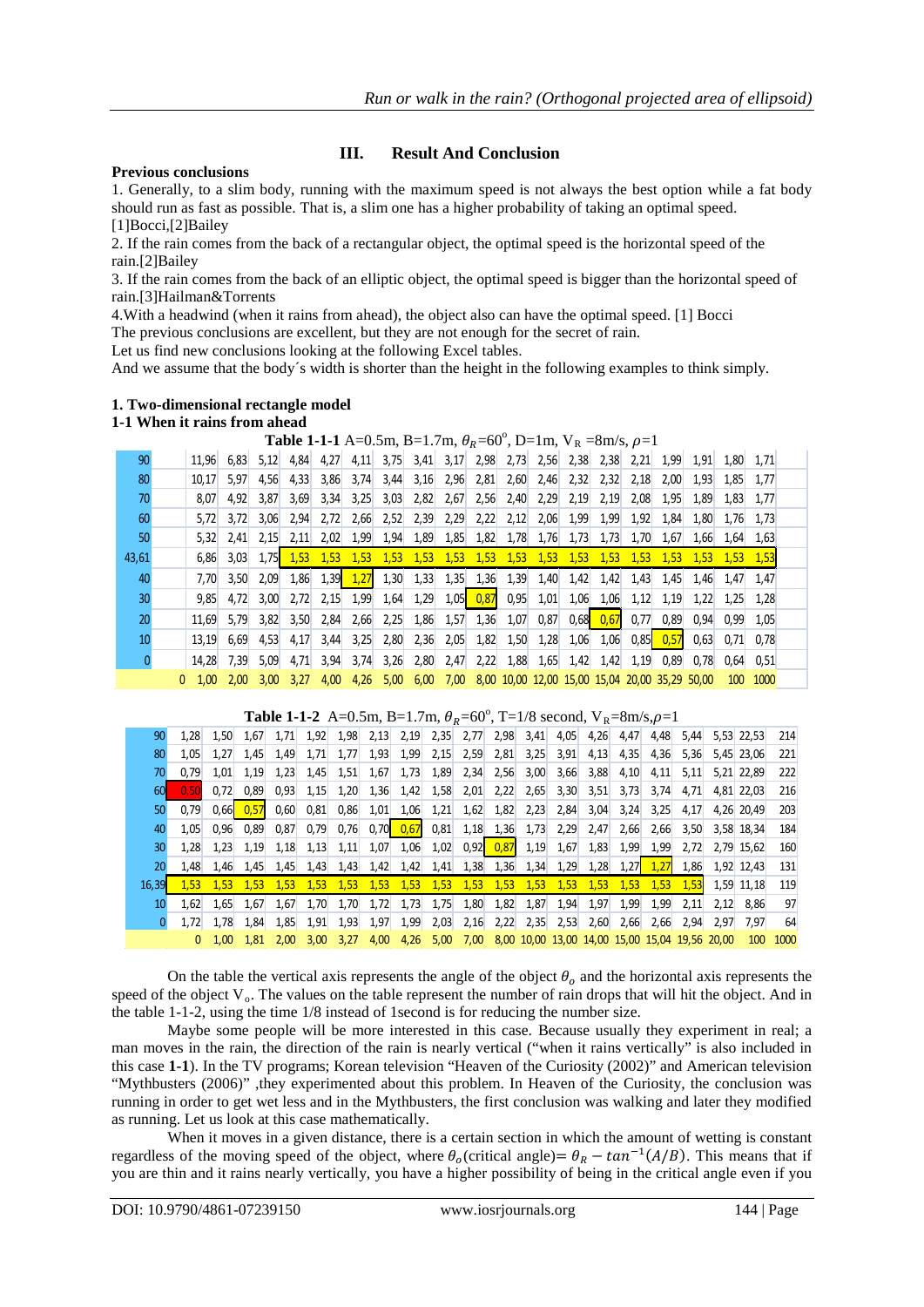lean forward a little. In real test, if the results of running and walking are not different, it is possible that the body looks like a rectangle and its angle and speed are in that section. And if we divide this into three cases,

- 1) If it leans its body less than the critical angle, there will not be an optimal speed, so in order to get wet less, it should run as quickly as possible.
- 2) If it is in the critical angle, if it runs more quickly than a certain speed, the amount of wetting is constant.
- 3) If it leans its body more than the critical angle, it will always have an optimal speed. In this case, it should control its speed in order to get wet only the top of body.

The optimal speed exists when the rain hits only the top of the object,  $V_0 = -V_R \frac{\sin(\theta_o - \theta_R)}{\sin \theta_o}$  $\frac{\cos \theta}{\sin \theta_0}$ . When it moves leaning its body completely forward with the maximum speed, the amount of rain is the least.

When it moves in a given time, there also exists a constant section where  $\theta_o = \tan^{-1}(A/B)$ . The optimal speed  $\mathrm{i} s V_0 = -V_R \frac{\sin(\theta_0 - \theta_R)}{\sin \theta_0}$  $\frac{\cos \theta - \kappa}{\sin \theta_0}$ . It is natural that the object should not move and leans its body as the same angle of rain in other to get wet the least.

#### **1-2 When it rains from the back**

**Table 1-2-1** A=0.5m, B=1.7m,  $\theta_R$ =170°, D=1m, V<sub>R</sub> =8m/s,  $\rho$ =1

| 180              | 5.8008 | 0.7406 | 0.6514 | 0.5125 | 0.4386 | 0.3904                         | 0.3546 0.3254 |                        |               | 0.3159 0.2998        | 0.3058        | 0,3118 0,3159 0,3183                           |               |                      | 0.3256        | 0.3345 | 0.3466 | 0.3651        | 0.3999 | 0.4222 | 0.4369 | 0.4998           |
|------------------|--------|--------|--------|--------|--------|--------------------------------|---------------|------------------------|---------------|----------------------|---------------|------------------------------------------------|---------------|----------------------|---------------|--------|--------|---------------|--------|--------|--------|------------------|
| 170              | 3.8028 | 0.5904 | 0.5337 | 0.4456 | 0.3987 | 0.3681                         | 0.3453        | 0.3268                 | 0.3207        | 0.3105               | 0.2952        | 0.3105                                         | 0.3207        | 0.3268               | 0.3453        | 0.3681 | 0.3987 | 0.4456        | 0.5337 | 0.5904 | 0.6276 | 0.7872           |
| 160              | 5.2496 | 0.4222 | 0.3999 | 0.3651 | 0.3466 | 0.3345                         | 0.3256 0.3183 |                        | 0.3159        |                      | 0.3118 0.3058 | 0.2998                                         | 0.3159        | 0.3254               | 0.3546        | 0.3904 | 0.4386 | 0.5125        | 0.6514 | 0.7406 | 0.7992 | 1.0507           |
| 153.61           | 6.4714 | 0.3077 | 0.3077 | 0.3077 | 0.3077 | 0.3077                         | 0.3077        | 0.3077                 | 0.3077        | 0.3077               | 0.3077        | 0.3077                                         | 0.3077        | 0,3193               | 0.3549        | 0.3985 | 0.4572 | 0.5473        | 0.7164 | 0.8251 | 0.8965 | 1.2027           |
| 150              | 7.1272 | 0.3729 | 0.2539 | 0.2735 | 0.2840 | 0.2908                         | 0.2959        | 0.3000                 | 0.3014        | 0.3037               | 0.3071        | 0.3105                                         | 0.3128        | 0.3141               | 0.3531        | 0.4009 | 0.4653 | 0.5639        | 0.7493 | 0.8684 | 0.9466 | 1.2822           |
| 140              | 8.7883 | 0.5451 | 0.3999 | 0.1737 |        | 0.2128 0.2383                  | 0.2573 0.2727 |                        | 0.2778        | 0.2863               | 0.2991        | 0.3118 0.3204                                  |               | 0.3254               | 0.3409        | 0.3992 | 0.4778 | 0.5981        | 0.8244 | 0.9697 | 1.0652 | 1.4747           |
| 130              | 10.182 | 0.7008 | 0.5337 | 0.2735 | 0.1351 | 0.1785                         | 0.2108 0.2371 |                        | 0.2457        |                      | 0.2602 0.2819 | 0.3037                                         | 0.3182        | 0.3268               | 0.3531        | 0.3854 | 0.4757 | 0.6142        | 0.8744 | 1.0416 | 1.1514 | 1.6225           |
| 120 <sub>1</sub> | 11.267 | 0.8352 | 0.6514 | 0.3651 |        | 0.2128  0.1133  0.1579  0.1943 |               |                        |               | 0.2062 0.2262 0.2563 |               | 0.2863                                         | 0.3064        | 0.3183               | 0.3546        | 0.3992 | 0.4593 | 0.6116        | 0.8979 | 1.0819 | 1.2027 | 1.7209           |
| 110              | 12.009 | 0.9442 | 0.7493 | 0.4455 |        | 0.2840 0.1785 0.1003 0.1455    |               |                        |               | 0.1604 0.1854 0.2228 |               | 0.2602 0.2852                                  |               | 0.3000               | 0.3453        | 0.4009 | 0.4757 | 0.5904        | 0.8941 | 1.0892 | 1.2174 | 1.7671           |
| 100              | 12.387 | 1.0246 | 0.8244 | 0.5125 | 0.3466 | 0.2383                         | 0.1579        | 0.0924                 | 0.1097        | 0.1389               | 0.1826        | 0.2262                                         | 0.2554        | 0.2727               | 0.3256        | 0.3904 | 0.4778 | 0.6116        | 0.8631 | 1.0635 | 1.1951 | 1.7596           |
| 96,39            | 12.431 | 1.0460 | 0.8454 | 0.5329 | 0.3667 | 0.2582                         |               | 0.1777  0.1120  0.0905 |               |                      | 0.1210 0.1666 | 0.2122 0.2427                                  |               | 0.2608               | 0.3160        | 0.3837 | 0.4749 | 0.6147        | 0.8774 | 1.0462 | 1.1780 | 1.7437           |
| 90               | 12.388 | 1.0738 | 0.8744 | 0.5639 | 0.3987 | 0.2908                         | 0.2108        | 0.1455                 |               | 0.1242 0.0882 0.1368 |               | 0.1854 0.2178                                  |               | 0.2371               | 0.2959        | 0.3681 | 0.4653 | 0.6142        | 0.8941 | 1.0740 | 1.1920 | 1.6987           |
| 80               | 12.013 | 1.0903 | 0.8979 | 0.5981 | 0.4386 | 0.3345                         | 0.2573        | 0.1943                 |               | $0.1736$ 0.1389      | 0.0868        | 0.1389                                         | 0.1736        | 0.1943               | 0.2573        | 0.3345 | 0.4386 | 0.5981        | 0.8979 | 1.0905 | 1.2170 | 1.7596           |
| 70               | 12.319 | 1.0738 | 0.8941 | 0.6142 | 0.4653 | 0.3681                         | 0.2959        | 0.2371                 | 0.2178        |                      |               | 0.1854 0.1368 0.0882                           | 0.1242        | 0.1455               | 0.2108        | 0.2908 | 0.3987 | 0.5639        | 0.8744 | 1.0740 | 1.2050 | 1.767            |
| 63.61            | 12.431 | 1.0460 | 0.8774 | 0.6147 | 0.4749 | 0.3837                         | 0,3160        | 0.2608                 | 0.2427        |                      | 0,2122 0,1666 | 0,1210 0,0905                                  |               | 0.1120               | 0.1777        | 0.2582 | 0,3667 | 0.5330        | 0.8454 | 1.0462 | 1.1780 | 1.7437           |
| 60               | 12.426 | 1.0633 | 0.8631 | 0.6116 | 0.4778 | 0.3904                         | 0.3256 0.2727 |                        |               | 0.2554 0.2262 0.1826 |               | 0.1389                                         | 0.1097 0.0924 |                      | 0.1579 0.2383 |        | 0.3466 | 0.5125        | 0.8244 | 1.0248 | 1.1563 | 1.7208           |
| 50               | 12.154 | 1.0891 | 0.8941 | 0.5904 | 0.4757 | 0.4009                         | 0.3453        | 0.3000                 |               | 0.2852 0.2602 0.2228 |               | 0.1854                                         | 0.1604        | 0.1455 0.1003 0.1785 |               |        | 0.2840 | 0.4456        | 0.7493 | 0.9444 | 1.0726 | 1.6223           |
| 40               | 11.514 | 1.0817 | 0.8979 | 0.6116 | 0.4593 | 0.3992                         |               | 0.3546 0.3183          | 0.3064        | 0.2863               | 0.2563        | 0.2262                                         | 0.2062        | 0.1943               | 0.1579 0.1133 |        | 0.2128 | 0.3651        | 0.6514 | 0.8354 | 0.9562 | 1.4745           |
| 30               | 10.523 | 1.0415 | 0.8744 | 0.6142 | 0.4757 | 0.3854                         | 0.3531        | 0.3268                 | 0.3182        | 0.3037               | 0.2819        | 0.2602                                         | 0.2457        | 0.2371               | 0.2108        | 0.1785 | 0.1351 | 0.2735        | 0.5337 | 0.7010 | 0.8108 | 1.2818           |
| 20               | 9.2128 | 0.9696 | 0.8244 | 0.5981 | 0.4778 | 0.3992                         | 0.3409        | 0.3254                 | 0.3204        | 0.3118               | 0.2991        | 0.2863                                         | 0.2778        | 0.2727               | 0.2573        | 0.2383 | 0.2128 | 0.1736        | 0.3999 | 0.5453 | 0.6407 | 1.0503           |
| 10 <sup>°</sup>  | 7.6226 | 0.8683 | 0.7493 | 0.5639 | 0.4653 | 0.4009                         | 0.3531        | 0.3141                 |               |                      |               | 0.3128  0.3105  0.3071  0.3037  0.3014  0.3000 |               |                      | 0.2959 0.2908 |        |        | 0.2840 0.2735 | 0.2539 | 0.3730 | 0.4512 | 0.7868           |
| 6.39             | 6.9888 | 0.8250 | 0.7164 | 0.5472 | 0.4572 | 0.3985                         | 0.3549        |                        | 0.3193 0.3077 | 0.3077               | 0.3077        | 0.3077                                         | 0.3077        | 0.3077               | 0.3077        | 0.3077 | 0.3077 | 0.3077        | 0.3077 | 0.3077 | 0.3791 | 0.6853           |
|                  | 5.8008 | 0.7406 | 0.6514 | 0.5125 | 0.4386 | 0.3904                         | 0.3546        | 0.3254                 | 0.3159        | 0.2998               | 0.3058        | 0.3118                                         | 0.3159        | 0.3183               | 0.3256        | 0.3345 | 0.3466 | 0.3651        | 0.3999 | 0.4222 | 0.4369 | 0.4998           |
|                  | 1.00   | 5.08   | 5.47   | 6.22   | 6.71   | 7.08                           | 7.37          | 7.63                   | 7.72          | 7,88                 | 8.12          | 8.38                                           | 8.57          | 8.68                 | 9.04          | 9.53   | 10.28  | 11.70         | 15.76  | 20.28  | 25.00  | 100 <sub>0</sub> |

If the rain comes from the back, it is more complicated. In reality, it is almost impossible but we suppose that the direction of the rain is 170°. On the horizontal axis,  $V_0$ =7.88m/s represents the horizontal speed of the rain to the direction of body's movement ( $V_0 = -V_R \cos\theta_R$ , they called it "speed of tail wind" in another articles). Let us look at the Figure 8 and we move the floating object by changing $V_0$ . If an optimal speed exists, there are in following two cases.

1. The rain hits the object only on the top part.

Optimal speed;  $V_O = -V_R \frac{\sin(\theta_o - \theta_R)}{\sin \theta_o}$ sın θ<sub>o</sub> 2. The rain hits the object only on the back part or the front part (when it leans backward)

Optimal speed;  $V_O = -V_R \frac{\cos(\theta_o - \theta_R)}{\cos \theta_o}$  $cos \theta_0$ 

(This means that an optimal speed can exist when the rain hits only the larger part of the body as well as when it hits only the shorter part.) But note that even the rain hits only the top or back or front part, an optimal speed does not always exist.

For example, $\theta_0 = 90^\circ$ , an optimal speed can exist if  $90^\circ + \tan^{-1}(A/B) \le \theta_R \le 180^\circ$ . This means that if it is slim and the angle of the rain is big, it has a higher possibility of being in an optimal speed. And there is the least value and its value is A sin  $\theta_R$  where  $\theta_R - \theta_O = 90^\circ$  ,  $V_O = -V_R \frac{1}{\cos \theta}$  $cos \theta_R$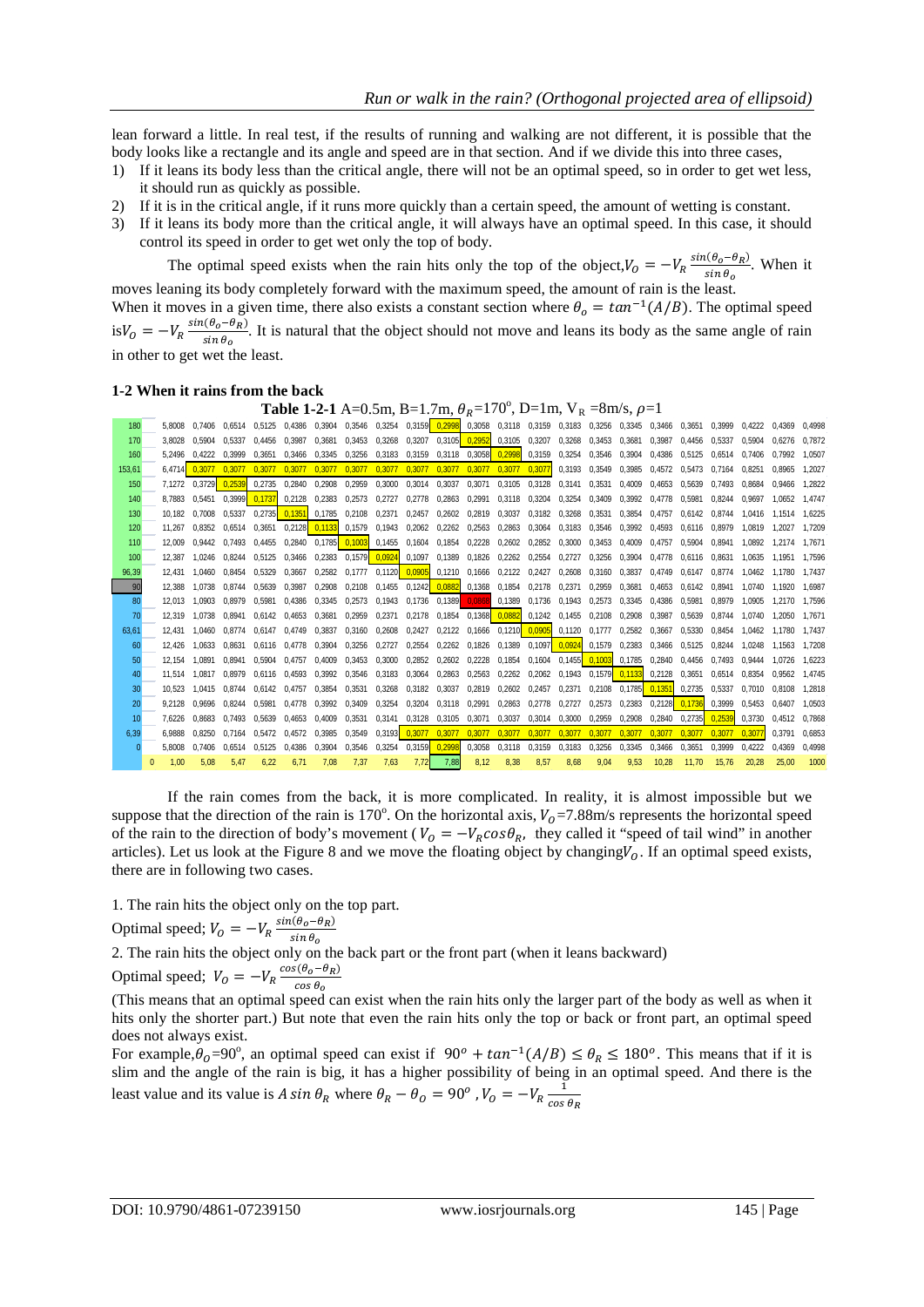## *Run or walk in the rain? (Orthogonal projected area of ellipsoid)*

|    |               |                                    |        |               |               |                        |                             |                             |                      | <b>Table 1-2-2</b> A=0.5m, B=1.7m, $\theta_R$ =170°, T=1/8 second, V <sub>R</sub> =8m/s, $\rho$ =1 |        |               |                      |        |                                                                |               |                   |               |               |        |               |                |                |
|----|---------------|------------------------------------|--------|---------------|---------------|------------------------|-----------------------------|-----------------------------|----------------------|----------------------------------------------------------------------------------------------------|--------|---------------|----------------------|--------|----------------------------------------------------------------|---------------|-------------------|---------------|---------------|--------|---------------|----------------|----------------|
|    | 180 0.7876    | 0.7251 0.5904 0.5337 0.4456 0.3987 |        |               |               |                        |                             |                             |                      | 0.3681 0.3453 0.3268 0.3207                                                                        |        |               |                      |        | 0,3105 0,2952 0,3105 0,3207 0,3268 0,3453 0,3681 0,3987 0,4456 |               |                   |               |               |        | 0.5337 0.5904 | 1.0528         | 62.303         |
|    | 170 0.5000    | 0.4753 0.4222 0.3999               |        |               | 0.3651 0.3466 |                        |                             | 0.3345 0.3256 0.3183 0.3159 |                      |                                                                                                    |        |               | 0.3118 0.3058 0.2998 |        | 0,3159 0,3254 0,3546 0,3904 0,4386 0,5125                      |               |                   |               |               |        | 0.6514 0.7407 | 1.4690         | 97.951         |
|    | 163.61 0.6861 | 0.5662                             | 0.3077 | 0.3077        | 0.3077        | 0.3077                 | 0.3077                      | 0.3077                      | 0,3077               | 0,3077                                                                                             | 0,3077 | 0,3077        | 0,3077               | 0.3077 | 0.3193                                                         | 0.3549        | 0.3985            | 0.4572        | 0.5473        | 0.7164 | 0.8252        | 1.7123 119.236 |                |
|    | 160 0.7876    | 0.6562 0.3730                      |        | 0.2539        | 0.2735        | 0.2840                 | 0.2908                      | 0.2959 0.3000               |                      | 0.3014                                                                                             | 0.3037 | 0,3071        | 0.3105               |        | 0.3128 0.3141 0.3531 0.4009                                    |               |                   | 0.4653 0.5639 |               | 0.7492 | 0.8684        | 1.8406 130.622 |                |
|    | 150 1.0513    | 0.8909                             |        | 0.5453 0.3999 | 0.1736        | 0.2128                 | 0,2383                      |                             | 0,2573 0,2727 0,2778 |                                                                                                    | 0,2863 | 0,2991        | 0,3118               | 0,3204 | 0,3254                                                         | 0,3409        | 0.3992            | 0.4778        | 0.5981        | 0.8243 | 0.9698        |                | 2.1563 159.325 |
|    | 140 1.2830    | 1.0985                             | 0.7010 |               |               | 0.5337  0.2735  0.1351 | 0.1785                      | 0.2108 0.2371 0.2457        |                      |                                                                                                    | 0.2602 | 0.2819 0.3037 |                      | 0.3182 | 0.3268                                                         | 0.3531        | 0.3854            | 0.4757        | 0.6142        | 0.8744 | 1.0417        |                | 2.4064 183.187 |
|    | 130 1.4758    | 1.2728                             | 0.8354 | 0.6514        | 0.3651        | 0.2127                 | 0.1133 0.1579 0.1943 0.2062 |                             |                      |                                                                                                    | 0.2262 | 0.2563        | 0.2863               | 0.3064 | 0.3183                                                         | 0.3546        | 0.3992            | 0.4593        | 0.6116        | 0.8978 | 1.0819        | 2.5834 201.483 |                |
|    | 120 1.6237    | 1.4084                             | 0.9445 | 0.7493        | 0.4456        | 0.2840                 | 0,1785 0,1003 0,1455        |                             |                      | 0.1604                                                                                             | 0.1854 | 0.2228        | 0.2602               | 0.2852 | 0.3000                                                         | 0.3453        | 0.4009            | 0.4757        | 0.5904        | 0.8940 | 1.0893        | 2,6819 213,657 |                |
|    | 110 1.7222    | 1.5012                             | 1.0248 | 0.8244        | 0.5125        | 0.3466                 |                             | 0.2383 0.1579 0.0924        |                      | 0.1097                                                                                             | 0.1389 | 0.1826        | 0.2262               | 0.2554 | 0.2727                                                         | 0.3256        | 0.3904            | 0.4778        | 0.6116        | 0.8631 | 1.0636        | 2.6990 219.339 |                |
|    | 106.39 1.7451 | 1.5236                             | 1.0462 | 0,8454        | 0.5330        | 0.3667                 | 0,2582                      |                             | 0,1777 0,1120 0,0905 |                                                                                                    | 0,1210 | 0,1666        | 0,2122 0,2427        |        | 0,2608                                                         | 0,3160        | 0,3837            | 0.4749        | 0.6147        | 0.8773 | 1.0463        | 2.6849 219.755 |                |
|    | 100 1.7685    | 1.5484                             | 1.0740 | 0.8744        | 0.5639        | 0.3987                 | 0.2908                      |                             |                      | 0,2108 0,1455 0,1242 0,0882                                                                        |        | 0,1368        | 0.1854 0.2178 0.2371 |        |                                                                | 0.2959        | 0.3681            | 0.4653        | 0.6142        | 0.8940 | 1.0740        | 2.6340 218.356 |                |
| 90 | 1,7610        | 1.5485                             | 1.0906 | 0.8979        | 0.5981        | 0.4386                 | 0.3345                      | 0.2573                      | 0.1943               | 0.1736                                                                                             | 0.1389 |               | 0,0868 0,1389 0,1736 |        | 0,1943                                                         | 0.2573        | 0.3345            | 0.4386        | 0.5981        | 0.8978 | 1.0906        |                | 2.6627 210.913 |
|    | 80 1.7000     | 1.5016                             | 1.0740 | 0.8941 0.6142 |               | 0.4652                 |                             | 0.3681 0.2959 0.2371 0.2178 |                      |                                                                                                    |        |               | 0,1854 0,1368 0,0882 |        | 0,1242 0,1455                                                  | 0.2108 0.2908 |                   | 0.3987        | 0.5639        | 0.8744 | 1.0740        | 2.7025 218.425 |                |
|    | 73.61 1.7451  | 1.5236                             | 1.0462 | 0.8774        | 0.6147        | 0.4749                 | 0.3837                      |                             | 0.3160 0.2608        | 0.2427                                                                                             | 0.2122 | 0.1666        | 0.1210               | 0.0905 | 0.1120                                                         | 0.1777        | 0.2582            | 0.3667        | 0.5330        | 0.8454 | 1.0463        | 2.6849 219.755 |                |
|    | 70 1.7610     | 1.5399                             |        | 1.0636 0.8631 | 0.6116        | 0.4777                 |                             | 0.3904 0.3256 0.2727 0.2554 |                      |                                                                                                    | 0,2262 |               | 0,1826 0,1389        | 0,1097 | 0,0924                                                         | 0.1579        | 0.2383            | 0.3466 0.5125 |               | 0.8243 | 1.0248        | 2.6602 219.300 |                |
|    | 60 1,7685     | 1.5532                             | 1.0893 | 0.8941        | 0.5904        | 0.4757                 | 0.4009                      | 0,3453                      | 0.3000               | 0.2852                                                                                             | 0,2602 | 0.2228        | 0.1854               | 0.1604 | 0.1455 0.1003                                                  |               | 0.1785            |               | 0.2840 0.4456 | 0.7492 | 0.9445        | 2.5371 213.512 |                |
|    | 50 1.7222     | 1.5193                             | 1.0819 | 0.8979        | 0.6116        | 0.4592                 | 0.3992                      | 0.3546 0.3183               |                      | 0,3063                                                                                             | 0,2863 | 0,2563        | 0,2262               | 0,2062 | 0,1943                                                         |               | $0.1579$ $0.1133$ | 0,2128 0,3651 |               | 0.6514 | 0.8354        |                | 2.3369 201.236 |
|    | 40 1.6237     | 1.4392                             | 1.0417 | 0.8744        | 0.6142        | 0.4757                 | 0.3854                      | 0.3531                      | 0.3268               | 0.3182                                                                                             | 0.3037 | 0.2819        | 0.2602               | 0.2457 | 0.2371                                                         | 0.2108        | 0.1785            | 0.1351        | 0.2735        | 0.5337 | 0.7010        |                | 2.0657 182.846 |
|    | 30 1.4758     | 1.3154                             | 0.9698 | 0.8244        | 0.5981        | 0.4777                 | 0.3992                      | 0.3409                      | 0.3254               | 0.3204                                                                                             | 0.3118 | 0.2991        | 0.2863               | 0.2778 | 0.2727                                                         | 0.2573        | 0.2383            | 0.2128        | 0.1736        | 0.3998 | 0.5453        | 1.7318 158.901 |                |
|    | 20 1.2830     | 1.1516                             | 0.8684 | 0.7493        | 0.5639        | 0.4652                 | 0.4009                      | 0.3531                      |                      | $0.3141$ $0.3128$                                                                                  | 0.3105 | 0.3071        | 0.3037               | 0.3014 | 0.3000                                                         | 0.2959        | 0.2908            | 0.2840 0.2735 |               | 0.2539 | 0.3730        |                | 1.3452 130.127 |
|    | 16.39 1.2035  | 1.0836                             | 0.8251 | 0.7164        | 0.5473        | 0.4572                 | 0.3985                      | 0.3549                      | 0,3193 0,3077        |                                                                                                    | 0,3077 | 0,3077        | 0,3077               | 0.3077 | 0,3077                                                         | 0,3077        | 0.3077            | 0.3077        | 0.3077        | 0.3077 | 0.3077        |                | 1.1949 118.717 |
|    | 10 1.0513     | 0.9528                             | 0.7407 | 0.6514        | 0.5125        | 0.4386                 | 0.3904                      | 0.3546                      | 0.3254 0.3159        |                                                                                                    | 0,2998 | 0.3058        | 0.3118               | 0,3159 | 0.3183                                                         | 0.3256        | 0.3345            | 0.3466        | 0.3651        | 0.3999 | 0.4222        | 0.9177         | 97.399         |
|    | 0 0.7876      | 0.7251                             | 0.5904 | 0.5337        | 0.4456        | 0.3987                 | 0.3681                      | 0.3453                      | 0.3268               | 0.3207                                                                                             | 0.3105 | 0,2952        | 0.3105               | 0.3207 | 0.3268                                                         | 0.3453        | 0.3681            | 0.3987        | 0.4456        | 0.5337 | 0.5904        | 1.0528         | 62.303         |
|    |               | 1.00                               | 3.16   | 4.06          | 5.47          | 6.22                   | 6.71                        | 7.08                        | 7.37                 | 7.47                                                                                               | 7.63   | 7,88          | 8.12                 | 8.29   | 8.38                                                           | 8.68          | 9.04              | 9.53          | 10.28         | 11.70  | 12.60         | 20.00          | 1000           |

Let us imagine that the rain comes from the back and the object moves in a given time. Interestingly, in order to get wet least, the object should move standing vertically with the horizontal speed of rain.

#### **2. Two-dimensional elliptic model**

**Table 2-1** A=0.25m, B=0.85m,  $\theta_R$ =120°, D=1m, V<sub>R</sub> =8m/s,  $\rho$ =1

| 180             | 11.873 | 2.9445 | 2.6724 | 2.4860 |        | 2,3401 1,9797 |        | 1,6717 1,4933 1,4146 1,3378 |                   |        | 1.1945 | 1.1170 | 1.0006 | 0.8666 | 0.8261        | 0.7913 | 0.6710 | 0.5473 | 0.4981 |
|-----------------|--------|--------|--------|--------|--------|---------------|--------|-----------------------------|-------------------|--------|--------|--------|--------|--------|---------------|--------|--------|--------|--------|
| 170             | 10.913 | 2.9036 | 2.6603 | 2.4936 | 2.3632 | 2.0412        | 1.7660 | 1.6066                      | 1,5362            | 1,4674 | 1.3388 | 1.2690 | 1,1635 | 1.0405 | 1.0028        | 0.9700 | 0.8527 | 0.7144 | 0.5774 |
| 160             | 9.6776 | 2.7827 | 2.5745 | 2.4321 | 2,3207 | 2,0462        | 1,8120 | 1,6764                      | 1,6166            | 1,5581 | 1,4488 | 1,3894 | 1,2995 | 1,1941 | 1,1616        | 1.1333 | 1.0306 | 0.9039 | 0.7525 |
| 150             | 8.2286 | 2.5865 | 2.4186 | 2,3039 | 2.2144 | 1.9945        | 1,8077 | 1,7000                      | 1,6525            | 1,6063 | 1,5198 | 1.4729 | 1,4020 | 1.3189 | 1,2933        | 1,2708 | 1.1894 | 1.0875 | 0,9584 |
| 140             | 6.6627 | 2.3233 | 2.1988 | 2.1142 | 2,0484 | 1.8881        | 1.7533 | 1.6764                      | 1.6427            | 1,6099 | 1.5490 | 1.5162 | 1,4667 | 1.4091 | 1.3914        | 1.3759 | 1.3199 | 1.2501 | 1.1611 |
| 130             | 5.1491 | 2.0056 | 1.9251 | 1.8713 | 1.8299 | 1.7313        | 1.6511 | 1,6066                      | 1.5874            | 1,5690 | 1,5353 | 1.5174 | 1,4910 | 1.4609 | 1.4518        | 1.4440 | 1.4161 | 1,3827 | 1.3427 |
| 120             | 4.0286 | 1.6523 | 1.6124 | 1.5875 | 1.5695 | 1,5310        | 1,5051 | 1,4933                      | 1,4889            | 1,4850 | 1,4791 | 1,4766 | 1,4739 |        | 1,4723 1,4722 | 1.4723 | 1.4739 | 1.4791 | 1.4927 |
| 110             | 3.8449 | 1.2948 | 1,2843 | 1.2822 | 1.2834 | 1,2975        | 1,3220 | 1,3413                      | 1,3511            | 1,3615 | 1,3827 | 1,3954 | 1,4161 | 1.4429 | 1.4518        | 1.4598 | 1.4910 | 1.5353 | 1.6038 |
| 100             | 4.7273 | 0,9944 | 0.9847 | 0,9893 | 0,9992 | 1,0468        | 1,1114 | 1,1579                      | 1,1805            | 1,2037 | 1,2501 | 1,2770 | 1,3199 | 1,3739 | 1,3914        | 1.4070 | 1.4667 | 1.5490 | 1.6716 |
| 90              | 6.1652 | 0,8660 | 0,8015 | 0.7775 | 0.7717 | 0,8071        | 0,8887 | 0,9539                      | 0,9863            | 1,0199 | 1,0875 | 1,1267 | 1,1894 | 1,2679 | 1,2933        | 1,3159 | 1.4020 | 1.5198 | 1.6932 |
| 80              | 7.7383 | 0.9944 | 0.8408 | 0.7527 | 0.6977 | 0.6357        | 0,6823 | 0,7475                      | 0,7836            | 0,8225 | 0,9039 | 0,9523 | 1,0306 | 1.1295 | 1.1616        | 1.1903 | 1.2995 | 1.4488 | 1.6679 |
| 70              | 9.2371 | 1.2948 | 1.0751 | 0.9325 | 0.8280 | 0,6195        | 0,5488 | 0,5741                      | 0,6005            | 0,6341 | 0,7144 | 0.7660 | 0,8527 | 0,9657 | 1.0028        | 1.0360 | 1.1635 | 1.3388 | 1.5965 |
| 60              | 10.548 | 1.6523 | 1.3909 | 1,2152 | 1.0806 | 0.7700        | 0,5627 |                             | $0,5000$ $0,4929$ | 0,4998 | 0,5473 | 0,5896 | 0,6710 | 0.7868 | 0,8261        | 0.8618 | 1.0006 | 1.1945 | 1.4820 |
| 50              | 11.601 | 2.0056 | 1.7174 | 1.5215 | 1.3694 | 1,0030        | 0.7142 | 0,5741                      | 0,5248            | 0,4878 | 0.4582 | 0,4674 | 0,5144 | 0.6107 | 0.6474        | 0.6816 | 0.8207 | 1.0231 | 1.3293 |
| 40              | 12.348 | 2.3233 | 2.0195 | 1.8120 | 1.6501 | 1.2544        | 0,9264 | 0.7475                      | 0,6738            | 0,6067 | 0,5024 | 0,4633 | 0,4391 | 0,4736 | 0.4972        | 0.5221 | 0.6406 | 0.8352 | 1.1455 |
| 30 <sup>2</sup> | 12.757 | 2,5865 | 2,2769 | 2,0651 | 1.8995 | 1,4923        | 1,1485 | 0,9539                      | 0,8701            | 0,7903 | 0,6494 | 0,5803 | 0,4934 | 0,4367 | 0.4330        | 0,4359 | 0.4934 | 0.6494 | 0.9418 |
| 20              | 12.814 | 2.7827 | 2.4768 | 2,2673 | 2,1034 | 1,6992        | 1,3553 | 1,1579                      | 1,0716            | 0,9881 | 0,8352 | 0,7550 | 0,6406 | 0,5257 | 0.4972        | 0.4761 | 0.4391 | 0,5023 | 0.7367 |
| 10              | 12.515 | 2,9036 | 2.6105 | 2.4096 | 2,2523 | 1,8642        | 1,5327 | 1,3413                      | 1,2571            | 1,1752 | 1,0231 | 0,9415 | 0,8207 | 0,6863 | 0,6474        | 0,6149 | 0.5144 | 0.4580 | 0,5665 |
|                 | 11.873 | 2,9445 | 2,6724 | 2.4860 | 2,3401 | 1,9797        | 1.6717 | 1,4933                      | 1,4146            | 1,3378 | 1,1945 | 1,1170 | 1,0006 | 0,8666 | 0,8261        | 0,7913 | 0,6710 | 0.5473 | 0,4981 |
|                 | 1,00   | 4,00   | 4,41   | 4,74   | 5,04   | 5,97          | 7,11   | 8,00                        | 8,48              | 9,00   | 10,20  | 11,00  | 12,52  | 15,00  | 16,00         | 17.00  | 22.17  | 37.15  | 1000   |

From now, let us consider only the case when it rains from the back. The horizontal speed of the rain is 4m/s. Where  $\theta_0 = 90^\circ$ , the optimal speed is bigger than the horizontal speed of the rain. As the sharp of ellipse is more similar to a round, the gap between the optimal speed and the horizontal speed of the rain is bigger. And the condition of getting wet the least is where  $\theta_R - \theta_O = 90^\circ$ ,  $V_O = -V_R \frac{1}{\cos \theta}$  $\frac{1}{\cos \theta_R}$  and its value is *A* sin  $\theta_R$ . (It is the same of rectangle model)

How can we know the above conclusions intuitively without using complicated formulas we made? Let us look at the Figure 8 and assume that  $90^\circ \le \theta_R \le 180^\circ$ . In a given  $\theta_o$ ,  $\theta_R$  and  $V_R$ , to make the area minimum, we can control the location of the floating object by changing the value  $V_0$ . That is, the two figures should be situated on the parallel line (Rains hit only the top or the back or the front part of the body) and in that condition, an optimal speed can exist (not always).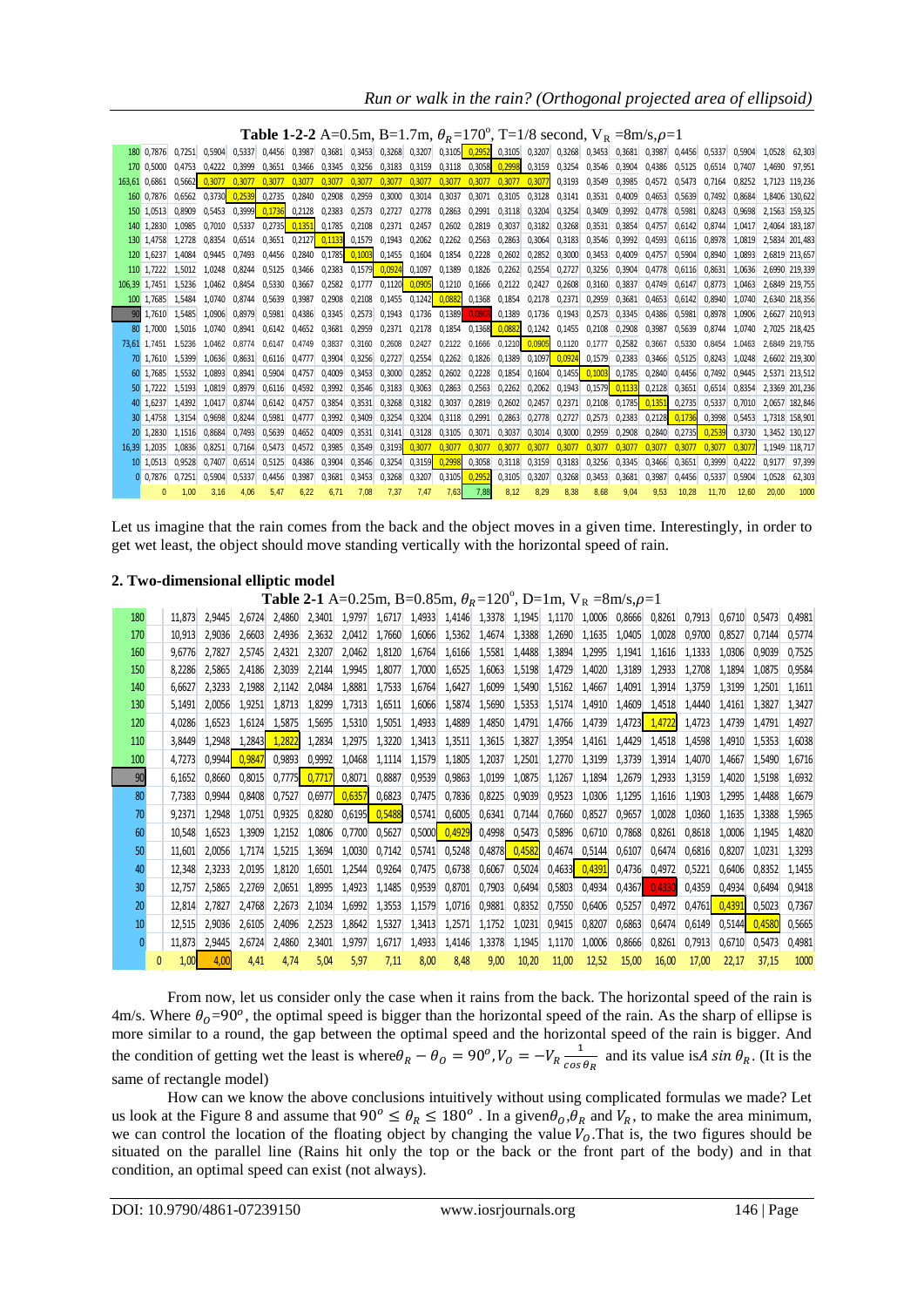Usually the rectangle model can get an optimal speed when the rain hits only the top part (width is shorter than height) but if  $\theta_R$  is big enough, as we saw the Table 1-2-1, and if the object is a fatter body, the optimal speed can exist even when the rain hits only the back part or the front part (when it leans backward). On paper, let's paint some pictures of ellipses (one is similar to a rectangle, the other is similar to a round) and rectangles (one is slim and the other is square) and compare them.

In the elliptic model, the floating object should not be situated on the parallel line to make the area minimum; it should be located slightly below the line. If the object is a perfect round, it should be located in a position which makes the distance between the two figures minimum. It means that the optimal speed of the ellipse is bigger than that of the rectangle model and if the body looks more like a round, it should run faster.

Now imagine that we can change even  $\theta_0$  and we search the minimum value. In other words, now we can change the angle of object as well as the location of the floating object. In this case the minimum condition is that the two objects are located on the same parallel line and the distance of the two figures are minimum. Then we can check the minimum condition;  $\theta_R - \theta_o = 90^\circ$ ,  $V_o = -V_R \frac{1}{\cos \theta}$  $\frac{1}{\cos \theta_R}$ , which is the same regardless of body type and its value; A sin  $\theta_R$ , which is also equal regardless of body type if the widths are the same. But this conclusion cannot be applied to the three dimensions (when the rain comes from the side).

## **Table 2-2** A=0.25m, B=0.85m,  $\theta_R$ =120°, T=1/8 second,  $V_R$ =8m/s,  $\rho$ =1

|     | 180 1.4933    | 1.4889 | 1,4791 |        | 1,4739 1,4722               |               | 1,4739 1,4791 1,4841 |        |               |                                    |                               |                      |                 |        |               |                      | 1,4889 1,4933 1,5051 1,5193 1,5307 1,5694 1,5872 1,5994 1,6124 1,6249 |        | 3.2300 | 62.267 |
|-----|---------------|--------|--------|--------|-----------------------------|---------------|----------------------|--------|---------------|------------------------------------|-------------------------------|----------------------|-----------------|--------|---------------|----------------------|-----------------------------------------------------------------------|--------|--------|--------|
|     | 170 1.3413    | 1.3512 | 1.3827 | 1.4161 | 1.4518                      |               | 1,4910 1,5353        | 1,5644 | 1,5874        | 1,6066                             | 1,6511                        | 1,6970               | 1,7304          | 1,8298 | 1,8706        | 1.8974               | 1.9251                                                                | 1.9509 | 4.1835 | 72.169 |
|     | 160 1.1579    | 1,1805 | 1,2501 | 1,3199 | 1,3914                      | 1,4667        | 1,5490               | 1,6017 | 1,6427        | 1,6764                             | 1,7533                        | 1,8310               | 1,8867          | 2,0482 | 2,1132        | 2,1555               | 2,1988                                                                | 2,2390 | 5.3724 | 94,057 |
|     | 150 0.9539    | 0.9863 | 1.0875 | 1.1894 | 1,2933                      | 1,4020        | 1,5198               | 1,5947 | 1,6525        | 1,7000                             | 1,8077                        | 1,9156               | 1,9926          | 2,2140 | 2,3025        | 2.3600               | 2.4186                                                                | 2.4729 | 6.5684 | 119.81 |
|     | 140 0.7475    | 0.7836 | 0.9039 | 1.0306 | 1.1616                      | 1,2995        | 1,4488               | 1,5435 | 1,6166        | 1,6764                             | 1,8120                        | 1,9474               | 2,0439          | 2,3203 | 2,4304        | 2,5018               | 2.5745                                                                | 2.6420 | 7.6567 | 145.13 |
| 130 | 0.5741        | 0.6005 | 0.7144 | 0.8527 | 1,0028                      | 1,1635        | 1.3388               | 1,4502 | 1,5362        | 1,6066                             | 1,7660                        | 1,9252               | 2,0385          | 2,3626 | 2.4916        | 2.5751               | 2.6603                                                                | 2.7392 | 8.5696 | 167.84 |
| 120 | 0.5000 0.4929 |        | 0,5473 | 0,6710 | 0,8261                      |               | 1,0006 1,1945        | 1,3186 | 1,4146        | 1,4933                             | 1,6717                        | 1,8498               | 1,9767          | 2,3395 | 2,4837        | 2,5772               | 2.6724                                                                | 2.7606 | 9.2627 | 186.58 |
|     | 110 0.5741    | 0.5248 | 0.4582 | 0.5144 | 0.6474                      | 0,8207        | 1,0231               | 1,1546 |               | 1,2571 1,3413 1,5327               |                               | 1.7243               | 1,8608          | 2,2517 | 2,4071        | 2.5078               | 2.6104                                                                | 2.7055 | 9.7062 | 200.48 |
|     | 100 0.7475    | 0.6738 | 0.5023 | 0.4391 | 0.4972                      | 0,6406        | 0,8352               | 0,9673 | 1,0716        |                                    | 1,1579 1,3553 1,5539          |                      | 1,6958          | 2,1027 | 2.2648        | 2.3698               | 2.4768                                                                | 2.5760 | 9.8824 | 208.95 |
|     | 0,9539        | 0,8701 | 0,6494 | 0,4934 | 0.4330                      | 0,4934        | 0,6494               | 0,7707 | 0,8701        | 0,9539                             | 1,1485                        | 1,3465               | 1,4888          | 1,8988 | 2,0625        | 2,1687               | 2,2769                                                                | 2.3773 | 9.7846 | 211.65 |
|     | 80 1.1579     | 1.0716 | 0.8352 |        | 0,6406 0,4972 0,4391 0,5023 |               |                      | 0,5909 |               | 0,6738 0,7475 0,9264 1,1143        |                               |                      | 1,2511          | 1,6494 | 1,8095        | 1.9134               | 2.0195                                                                | 2.1179 | 9.4165 | 208.48 |
|     | 70 1.3413     | 1.2571 | 1,0231 | 0,8207 | 0,6474                      | 0,5144 0,4582 |                      |        |               | 0,4806 0,5248 0,5741 0,7142 0,8768 |                               |                      | 1,0000          |        |               | 1,3688 1,5191 1,6172 | 1.7174                                                                | 1.8106 | 8.7926 | 199.57 |
|     | 60 1.4933     | 1.4146 | 1.1945 | 1,0006 | 0,8261                      | 0,6710        | 0,5473               |        | 0,5036 0,4929 |                                    | $0,5000$ 0,5627 0,6722        |                      | 0,7675          | 1,0801 | 1,2131        | 1,3007               | 1,3909                                                                | 1.4752 | 7.9389 | 185.26 |
|     | 50 1.6066     | 1.5362 | 1.3388 | 1,1635 | 1,0028                      |               | 0,8527 0,7144        | 0,6436 | 0,6005        |                                    | 0,5741   0, <mark>5488</mark> | 0,5736 0,6182 0,8276 |                 |        | 0,9308        | 1,0012               | 1.0751                                                                | 1.1451 | 6.8953 | 166.16 |
|     | 40 1.6764     | 1.6166 | 1.4488 | 1.2995 | 1,1616                      | 1,0306        | 0,9039               | 0,8328 | 0,7836        |                                    | 0,7475 0,6823                 | 0,6441               | $0,6357$ 0,6975 |        | 0,7518        | 0.7937               | 0.8408                                                                | 0.8879 | 5.7212 | 143.19 |
|     | 30 1.7000     | 1.6525 | 1.5198 | 1.4020 | 1,2933                      |               | 1,1894 1,0875        | 1,0286 | 0,9863        | 0,9539                             | 0,8887                        | 0,8363               | 0,8077          | 0.7717 | 0,7773        |                      | 0.7870 0.8015                                                         | 0.8188 | 4.5138 | 117.73 |
|     | 20 1,6764     | 1.6427 | 1.5490 | 1.4667 | 1,3914                      | 1,3199        | 1,2501               | 1,2097 | 1,1805        |                                    | 1,1579 1,1114                 | 1,0715               | 1,0473          | 0,9993 | 0,9894        | 0,9859               | 0.9847                                                                | 0,9857 | 3.4586 | 92.091 |
|     | 10 1.6066     | 1.5874 | 1,5353 | 1.4910 | 1,4518                      | 1,4161        | 1,3827               | 1,3642 | 1,3512        | 1,3413                             | 1,3220                        | 1,3064               | 1,2977          | 1,2834 | 1,2822        | 1,2827               | 1,2843                                                                | 1.2868 | 2.9170 | 70.808 |
|     | 0 1.4933      | 1.4889 | 1,4791 | 1,4739 | 1.4722                      | 1,4739        | 1,4791               | 1,4841 | 1,4889        | 1,4933                             | 1,5051                        | 1,5193               | 1,5307          |        | 1,5694 1,5872 | 1,5994               | 1,6124                                                                | 1.6249 | 3.2300 | 62.267 |
|     |               | 0.45   | 1,72   | 2.89   |                             | 5.11          | 6,28                 | 7.00   | 7,55          | 8,00                               | 9,01                          | 10,00                | 10,70           | 12,70  | 13.49         | 14,00                | 14.52                                                                 | 15,00  | 50.00  | 1000   |

When it moves in a given time, the object should move standing vertically with the horizontal speed of the rain.

#### **3. Three-dimensional rectangular model**

| <b>Table 3-1</b> $\alpha$ =68.61°, $\beta$ =150°, $\gamma$ =70°, A=1m, B=0,5m, C=1.7m, D=1m, V <sub>R</sub> =8m/s, $\rho$ =1 |  |  |
|------------------------------------------------------------------------------------------------------------------------------|--|--|
|                                                                                                                              |  |  |

| 180      |          | 10.096 | 2.1489 | 1.8388 | 1.7873               | 1.4811 | 1.2861 | 1.1438 | 1.0293        | 0.9949        | 0.9628 | 0,9311 | 0.9075        | 0.8976        | 0.8649 | 0.8599 | 0.8143 | 0.7539 | 0.6634 | 0.6222        | 0.5037 |
|----------|----------|--------|--------|--------|----------------------|--------|--------|--------|---------------|---------------|--------|--------|---------------|---------------|--------|--------|--------|--------|--------|---------------|--------|
| 170      |          | 8.4675 | 1.9690 | 1.7154 | 1.6733               | 1.4228 | 1,2634 | 1,1470 | 1.0534        | 0.9720        | 0,9601 | 0,9482 | 0,9395        | 0,9358        | 0,9236 | 0,9217 | 0,9047 | 0,8822 | 0.8485 | 0.8332        | 0,7890 |
| 160      |          | 6.6574 | 1.7480 | 1.5565 | 1.5247               | 1.3355 | 1.2150 | 1.1271 | 1,0564        | 0,9949        | 0,9377 | 0,9455 | 0,9512        | 0.9537        | 0.9617 | 0.9629 | 0.9741 | 0.9890 | 1.0112 | 1.0213        | 0.9885 |
| 150      |          | 6.7418 | 1.4928 | 1.3669 | 1.3460               | 1.2216 | 1.1424 | 1,0846 | 1,0381        | 0,9977        | 0,9601 | 0.9228 | 0,9425        | 0,9508        | 0.9781 | 0,9822 | 1.0203 | 1.0709 | 1.1465 | 1.1809        | 1.2799 |
| 140      |          | 8.5448 | 1.2111 |        | 1.1524 1.1427        | 1.0847 | 1.0478 | 1.0209 | 0.9992        | 0,9804        | 0,9628 | 0,9455 |               | 0,9326 0,9271 | 0,9723 | 0,9791 | 1.0420 | 1.1255 | 1.2503 | 1.3071 1.4203 |        |
| 131.23   |          | 9.9761 | 1.2880 | 0.9490 | 0.9490               | 0.9490 | 0.9490 | 0.9490 | 0.9490        | 0.9490        | 0.9490 | 0,9490 | 0,9490        | 0,9490        | 0,9490 | 0,9579 | 1.0403 | 1.1495 | 1.3129 | 1.3873        | 1.6014 |
| 130      |          | 10.164 | 1.3231 | 0.9782 | 0.9209               | 0.9289 | 0.9341 | 0.9378 | 0,9408        | 0,9434        | 0,9458 | 0,9482 | 0,9500        | 0,9508        | 0.9532 | 0.9536 | 1.0385 | 1.1511 | 1.3195 | 1.3961 1.5745 |        |
| 120      |          | 11.549 | 1.5955 |        | 1.2072 1.1427 0.7591 |        | 0,8046 | 0,8379 | 0,8647        | 0,8879        | 0,9096 | 0,9311 | 0,9470        | 0,9537        | 0.9757 | 0.9791 | 1.0099 | 1.1469 | 1.3520 | 1.4452 1.7139 |        |
| 110      |          | 12.659 | 1.8383 | 1.4161 | 1.3460               | 0.9289 | 0.6635 | 0,7242 | 0,7731        | 0,8157        | 0,8553 | 0,8945 | 0,9235        | 0,9358        | 0.9761 | 0.9822 | 1.0385 | 1.1131 | 1.3467 | 1.4529        | 1.7590 |
| 100      |          | 13.459 | 2.0440 | 1.5986 | 1.5247               | 1.0847 | 0.8046 | 0,6003 | 0,6690        | 0,7288        | 0,7844 | 0,8395 | 0,8804        | 0.8976        | 0.9543 | 0.9629 | 1.0420 | 1.1469 | 1.3039 | 1.4190        | 1.7507 |
| 90       |          | 13.926 | 2.2065 | 1.7492 | 1.6733               | 1.2216 | 0,9341 | 0,7242 | 0,5554        | 0,6299        | 0,6993 | 0,7680 | 0,8189        | 0,8403        | 0.9110 | 0.9217 | 1.0203 | 1.1511 | 1.3467 | 1.4357        | 1.6921 |
| 80       |          | 14.045 | 2.3208 | 1.8633 | 1.7873               | 1.3355 | 1.0478 | 0,8379 | 0,6690 0,5221 |               | 0,6024 | 0,6819 | 0.7409        | 0.7657        | 0,8475 | 0,8599 | 0.9741 | 1.1255 | 1.3520 | 1.4550        | 1.7518 |
| 70       |          | 13.813 | 2.3834 | 1.9374 | 1.8633               | 1.4228 | 1.1424 | 0.9378 |               | 0.7731 0.6299 | 0.4967 | 0.5840 | 0,6487        | 0.6759        | 0.7658 | 0.7794 | 0.9047 | 1.0709 | 1.3195 | 1.4326        | 1.7584 |
| 60       |          | 13.831 | 2.3924 | 1.9692 | 1.8990               | 1.4811 | 1.2150 | 1.0209 | 0.8647        | 0,7288        | 0,6024 | 0,4772 | 0,5453 0,5738 |               | 0,6683 | 0.6826 | 0.8143 | 0.9890 | 1.2503 | 1,3691 1,7117 |        |
| 50       |          | 14.047 | 2.3475 | 1.9579 | 1.8932               | 1.5084 | 1.2634 | 1.0846 | 0,9408        | 0,8157        | 0,6993 | 0,5840 | 0,4984 0,4625 |               | 0.5579 | 0,5724 | 0.7056 | 0.8822 | 1.1465 | 1.2666        | 1,6130 |
| 40       |          | 13.913 | 2.3713 | 1.9210 | 1.8462               | 1.5039 | 1.2861 | 1.1271 | 0.9992        | 0,8879        | 0.7844 | 0.6819 | 0,6058        | 0,5738        | 0,4683 | 0.4523 | 0,5820 | 0.7539 | 1.0112 | 1.1282 1.4653 |        |
| 30       |          | 13.430 | 2.3953 | 1.9647 | 1.8932               | 1.4679 | 1.2824 | 1.1470 | 1.0381        | 0,9434        | 0.8553 | 0.7680 | 0.7032        | 0.6760        | 0.5861 | 0.5724 | 0.4471 | 0.6079 | 0.8485 | 0.9579        | 1.2733 |
| 20       |          | 12.615 | 2.3654 | 1.9654 | 1.8990               | 1.5039 | 1.2525 | 1.1438 | 1.0564        | 0,9804        | 0,9096 | 0,8395 | 0,7875        | 0.7657        | 0.6936 | 0.6826 | 0.5820 | 0.4486 | 0.6634 | 0.7611 1.0426 |        |
| 10       |          | 11.492 | 2.2824 | 1.9230 | 1.8633               | 1.5084 | 1.2824 | 1.1175 | 1.0534        | 0.9977        | 0,9458 | 0,8945 | 0,8563        | 0.8403        | 0.7874 | 0.7794 | 0.7056 | 0.6079 | 0.4615 | 0.5436 0.7803 |        |
| $\Omega$ |          | 10.096 | 2.1489 | 1.8388 | 1.7873               | 1.4811 | 1.2861 | 1.1438 | 1,0293        | 0.9949        | 0,9628 | 0.9311 | 0,9075        | 0.8976        | 0.8649 | 0.8599 | 0.8143 | 0.7539 | 0.6634 | 0.6222 0.5037 |        |
|          | $\Omega$ | 1.00   | 4.00   | 4.53   | 4.63                 | 5.35   | 5.93   | 6.45   | 6,93          | 7,41          | 7,92   | 8,51   | 9.00          | 9.22          | 10.05  | 10.19  | 11.67  | 14.45  | 22.45  | 30.00         | 1000   |
|          |          |        |        |        |                      |        |        |        |               |               |        |        |               |               |        |        |        |        |        |               |        |

When it rains from side and back, like a two-dimensional rectangle model, if there is an optimal speed, the condition should be one of the following two cases.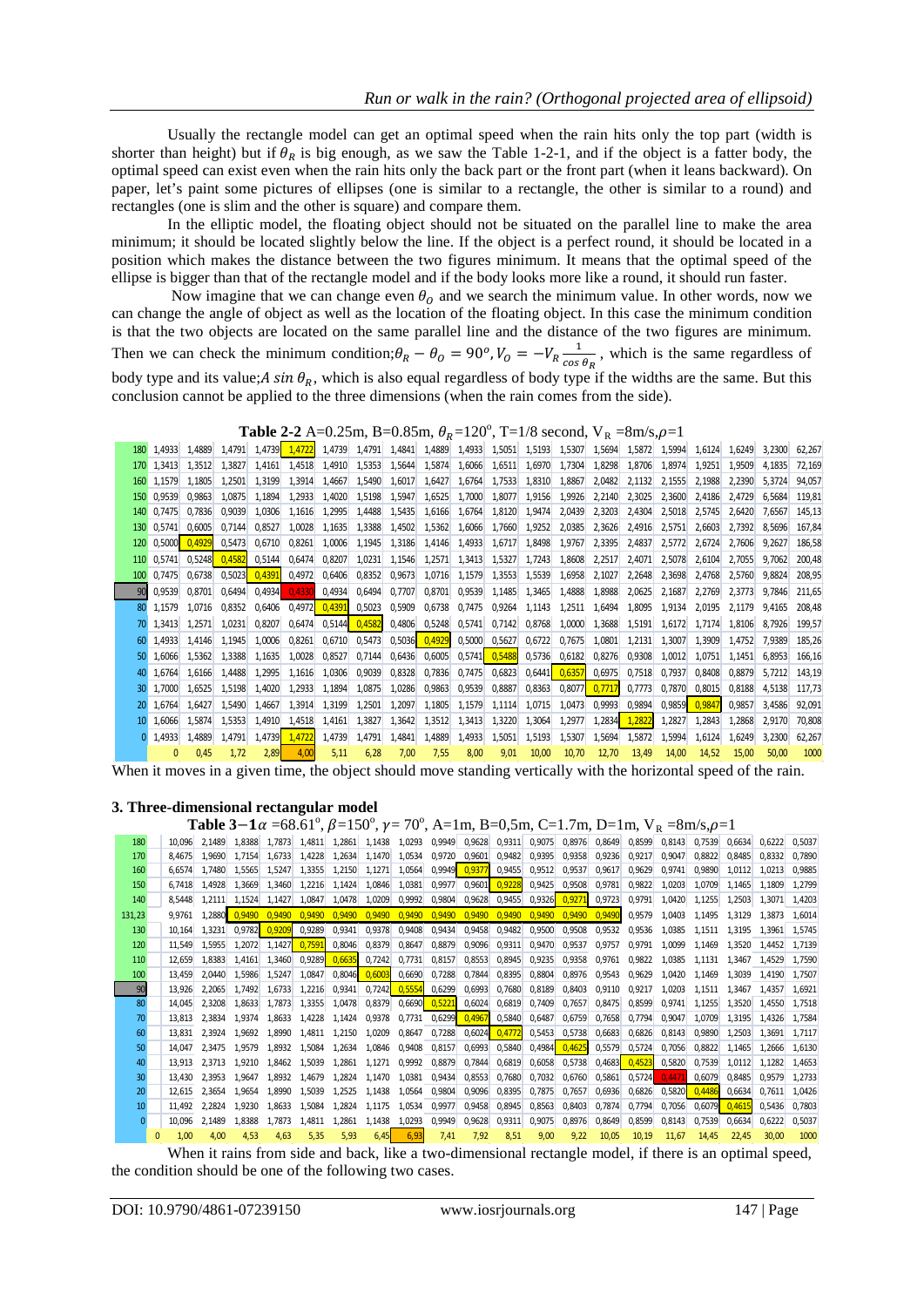1. When the rain hits only the upper and side part of the body; Optimal speed;  $V_O = -V_R \frac{\cos \beta \sin \theta_O - \cos \gamma \cos \theta_O}{\sin \theta_O}$  $\frac{\sin \theta_0}{\sin \theta_0}$  and

2. When it hits only the back and side part or the front and side part (when it leans backward) Optimal speed;  $V_O = -V_R \frac{\cos \beta \cos \theta_0 + \cos \gamma \sin \theta_0}{\cos \theta_0}$  $\frac{\cos \theta_0}{\cos \theta_0}$ .

But it does not always exist. If it is slimmer (case 1),  $\alpha$  is closer to 90<sup>°</sup> and  $\beta$  is closer to 180<sup>°</sup>, it will have more possibility of being in an optimal speed. In the Figure10, imagine a rectangular in the various rain direction and then we can easily understand this conclusion.

And when it rains from side way, there is also a section that makes the amount of wetting constant. The minimum value exists where  $\theta_0 = 30^\circ$  and V<sub>0</sub>=11.67m/s.

**Table 3-2** $\alpha$  =68.61°,  $\beta$  =150°,  $\gamma$  = 70°, A=1m, B=0.5m, C=1.7m, T=1/8 second, V<sub>R</sub> =8m/s,  $\rho$ =1

|     | 180 1.3245      |               | 1.2620 1.1876 |        |        |                                                                |      |      |      | 1,0952 1,0349 0,9902 0,9537 0,9417 0,9216 0,8914 0,9216 0,9417 0,9537 0,9584 0,9902 1,0349 1,0952 1,1876 1,3613 1,4728 3,5834                   |      |        |                             |                        |                             |        |                      |                                                         |               |        |               | 62.96  |
|-----|-----------------|---------------|---------------|--------|--------|----------------------------------------------------------------|------|------|------|-------------------------------------------------------------------------------------------------------------------------------------------------|------|--------|-----------------------------|------------------------|-----------------------------|--------|----------------------|---------------------------------------------------------|---------------|--------|---------------|--------|
|     |                 |               |               |        |        |                                                                |      |      |      | 170 1,0831 1,0584 1,0291 0,9927 0,9689 0,9512 0,9369 0,9321 0,9242 0,9123 0,9004 0,9321 0,9509 0,9584 1,0084 1,0789 1,1739 1,3195 1,5930 1,7687 |      |        |                             |                        |                             |        |                      |                                                         |               |        | 5.0934        | 98.62  |
|     | $163.61$ 0.9161 |               | 0.9161 0.9161 | 0.9161 |        |                                                                |      |      |      | 0,9161 0,9161 0,9161 0,9161 0,9161 0,9161 0,9161 0,9161                                                                                         |      |        |                             |                        |                             |        |                      | 0,9390 0,9481 1,0090 1,0949 1,2106 1,3879 1,7211 1,9350 |               |        | 5.9848 119.91 |        |
|     | 160 0.8182      | 0.8322 0.8488 |               | 0.8694 | 0.8828 | 0.8928 0.9010                                                  |      |      |      | 0,9036 0,9081 0,9149 0,9216 0,9261 0,9288 0,9387 1,0055                                                                                         |      |        |                             |                        |                             |        |                      | 1.0996 1.2264 1.4207 1.7858                             |               | 2.0202 | 6.4580        | 131.30 |
|     | 150 1.0031      | 0.8427        | 0.6520        | 0.7291 |        |                                                                |      |      |      | 0,7794 0,8167 0,8471 0,8571 0,8739 0,8990 0,9242 0,9410 0,9510 0,9549 0,9814 1,0962 1,2510 1,4881 1,9337                                        |      |        |                             |                        |                             |        |                      |                                                         |               | 2.2198 | 7.6357        | 159.99 |
|     | 140 1.2526      |               |               |        |        |                                                                |      |      |      | 1,0681 0,8488 0,5761 0,6617 0,7252 0,7770 0,7939 0,8225 0,8653 0,9081 0,9367 0,9537 0,9604 1,0055 1,0690 1,2470 1,5197 2,0322 2,3614            |      |        |                             |                        |                             |        |                      |                                                         |               |        | 8.5909 183.84 |        |
| 130 | 1.4734          | 1.2704        | 1.0291        | 0.7291 |        | $0.5332$ $0.6211$ $0.6926$ $0.7161$                            |      |      |      | 0.7556 0.8147 0.8739                                                                                                                            |      | 0.9134 | 0.9368 0.9462 1.0084        |                        |                             |        |                      | 1.0962 1.2146 1.5146 2.0785                             |               | 2.4406 | 9.2945        | 202.11 |
|     | 120 1.6589      | 1.4436        | 1.1876        |        |        | 0,8694 0,6617 0,5075 0,5967                                    |      |      |      | 0,6259 0,6751 0,7488 0,8225 0,8718 0,9010 0,9126 0,9902 1,0996 1,2470 1,4729 2,0710 2,4551                                                      |      |        |                             |                        |                             |        |                      |                                                         |               |        | 9.7251 214.24 |        |
|     | 110 1.8034      |               | 1.5823 1.3195 | 0.9927 |        |                                                                |      |      |      | 0,7794 0,6211 0,4920 0,5261 0,5835 0,6696 0,7556 0,8131 0,8471 0,8607 0,9512 1,0789 1,2510 1,5146 2,0100 2,4044                                 |      |        |                             |                        |                             |        |                      |                                                         |               |        | 9.8697 219.88 |        |
|     | 1.9025          | 1.6824        | 1.4207        | 1.0952 | 0.8828 |                                                                |      |      |      | 0,7252 0,5967 0,5546 0,4837 0,5794 0,6751 0,7391 0,7770 0,7920 0,8928                                                                           |      |        |                             |                        |                             |        |                      | 1.0349 1.2264 1.5197 2.0710 2.4250                      |               |        | 9.7237        | 218.84 |
|     | 1.9533          | 1.7408        | 1.4881        | 1.1739 | 0.9689 |                                                                |      |      |      | 0,8167 0,6926 0,6520 0,5835 0,4810 0,5835                                                                                                       |      |        | 0,6520 0,6926 0,7088 0,8167 |                        |                             |        | 0.9689 1.1739 1.4881 |                                                         | 2.0785 2.4576 |        | 9.6338 211.51 |        |
|     | 80 1.9541       |               |               |        |        |                                                                |      |      |      | 1,7557 1,5197 1,2264 1,0349 0,8928 0,7770 0,7391 0,6751 0,5794 0,4837 0,5546 0,5967 0,6134 0,7252                                               |      |        |                             |                        |                             |        |                      | 0.8828 1.0952 1.4207 2.0322 2.4250                      |               |        | 9.8586 218.98 |        |
|     | 70 1.9049       |               |               |        |        |                                                                |      |      |      | 1,7266 1,5146 1,2510 1,0789 0,9512 0,8471 0,8131 0,7556 0,6696 0,5835 0,5261 0,4920 0,5088 0,6211 0,7794 0,9927 1,3195 1,9337                   |      |        |                             |                        |                             |        |                      |                                                         |               | 2.3281 | 9.7933 219.80 |        |
| 60. | 1.9441          |               |               |        |        |                                                                |      |      |      | 1,7289 1,4729 1,2470 1,0996 0,9902 0,9010 0,8718 0,8225 0,7488 0,6751 0,6259 0,5967                                                             |      |        |                             | 0.5851 0.5075          |                             | 0.6617 | 0.8694               | 1.1876                                                  | 1.7858        | 2.1699 | 9.4399        | 213.96 |
|     | 50 1.9589       |               |               |        |        | 1.7559  1.5146  1.2146  1.0962  1.0084  0.9369  0.9134  0.8739 |      |      |      | 0.8147 0.7556 0.7161                                                                                                                            |      |        | 0.6927                      |                        | 0,6833 0,6211 0,5332 0,7291 |        |                      | 1.0291                                                  | 1.5930        | 1.9552 | 8.8091        | 201.62 |
|     | 40 1.9235       |               |               |        |        |                                                                |      |      |      | 1.7391 1.5197 1.2470 1.0690 1.0055 0.9537 0.9367 0.9081 0.8653 0.8225 0.7939                                                                    |      |        |                             | 0.7770  0.7703  0.7252 |                             |        |                      | 0.6617 0.5761 0.8488                                    | 1.3613        | 1.6904 | 7.9200 183.17 |        |
|     | 1.8392          |               |               |        |        |                                                                |      |      |      | 1,6788 1,4881 1,2510 1,0962 0,9814 0,9510 0,9410 0,9242 0,8990 0,8739                                                                           |      |        | 0,8571 0,8471 0,8432 0,8167 |                        |                             |        |                      | 0,7794 0,7291 0,6520 1,0976                             |               | 1.3838 | 6.7997        | 159.16 |
|     | 20 1.7083       |               |               |        |        |                                                                |      |      |      | 1,5769 1,4207 1,2264 1,0996 1,0055 0,9288 0,9261 0,9216 0,9149 0,9081 0,9036 0,9010 0,8999 0,8928                                               |      |        |                             |                        |                             |        |                      | 0.8828 0.8694 0.8488 0.8100 1.0445                      |               |        | 5.4822 130.32 |        |
|     | 16.39 1.6504    |               |               |        |        |                                                                |      |      |      | 1,5305 1,3879 1,2106 1,0949 1,0090 0,9390 0,9161 0,9161 0,9161 0,9161 0,9161 0,9161 0,9161 0,9161 0,9161 0,9161 0,9161 0,9161 0,9161            |      |        |                             |                        |                             |        |                      |                                                         |               |        | 4.9656 118.89 |        |
|     | 10 1.5350       |               |               |        |        |                                                                |      |      |      | 1,4365 1,3195 1,1739 1,0789 1,0084 0,9510 0,9321 0,9004 0,9123 0,9242 0,9321 0,9369                                                             |      |        |                             |                        | 0.9387 0.9512 0.9689        |        | 0.9927               | 1.0291                                                  | 1.0976        | 1.1416 | 4.0076        | 97.54  |
|     | 1.3245          | 1.2620        | 1.1876        | 1.0952 | 1.0349 |                                                                |      |      |      | 0,9902 0,9537 0,9417 0,9216 0,8914 0,9216 0,9417                                                                                                |      |        | 0.9537                      | 0.9584                 | 0.9902                      | 1.0349 | 1.0952               | 1.1876                                                  | 1.3613        | 1.4728 | 3.5834        | 62,96  |
|     |                 | 1.00          | 2.19          | 3.67   | 4.63   | 5.35                                                           | 5.93 | 6.12 | 6.45 | 6,93                                                                                                                                            | 7.41 | 7.73   | 7.92                        | 8.00                   | 8.51                        | 9.22   | 10.19                | 11.67                                                   | 14.45         | 16.23  | 50.00         | 1000   |

Like other models, when it moves in a given time and it rains from the back, the object should move standing vertically with the horizontal speed of the rain.

And as we see the formulas of this model, when it moves in a given distance, the amount of wetting of the side part depends on the speed of the body (an author ignored this point) but when it moves in a given time, it is constant irrespective of the speed of body in a given rain condition.

#### **4. Three-dimensional elliptic model**

|     |               |               |               |                            |        |               |        |        |                                                                |      |      |      |      |       |       | <b>Table 4-1</b> $\alpha$ =68.61°, $\beta$ =150°, $\gamma$ = 70°, A=0.5m, B=0.5m, C=0.85m, D=1m, V <sub>B</sub> =8m/s, $\rho$ =1                                                                                                |       |        |                             |                      |               |               |                      |        |
|-----|---------------|---------------|---------------|----------------------------|--------|---------------|--------|--------|----------------------------------------------------------------|------|------|------|------|-------|-------|---------------------------------------------------------------------------------------------------------------------------------------------------------------------------------------------------------------------------------|-------|--------|-----------------------------|----------------------|---------------|---------------|----------------------|--------|
| 180 |               |               |               |                            |        |               |        |        |                                                                |      |      |      |      |       |       | 7,0853 1,4537 0,7709 0,6758 0,6595 0,6556 0,6543 0,6432 0,6390 0,6289 0,6131 0,6100 0,5970 0,5818 0,5778 0,5686 0,5585 0,5580 0,5568 0,5525 0,5506 0,5503 0,5500 0,5503 0,5500 0,5500 0,5508 0,5526 0,5526 0,5520 0,5500 0,5500 |       |        |                             |                      |               |               |                      | 0.7800 |
| 170 | 6.6862        | 1.3842        | 0.7673 0.6867 |                            |        | 0.6732 0.6699 |        |        |                                                                |      |      |      |      |       |       | 0,6689 0,6598 0,6564 0,6482 0,6356 0,6332 0,6230 0,6113 0,6083 0,6016 0,5946 0,5943 0,5936 0,5911 0,5905                                                                                                                        |       |        |                             |                      |               |               | $0.5905$ 0.5908      | 0.8026 |
| 160 |               | 6.4667 1.3218 | 0.7569        | 0.6911                     | 0.6806 | 0.6782        | 0.6773 |        |                                                                |      |      |      |      |       |       | 0,6706 0,6680 0,6621 0,6532 0,6515 0,6448 0,6378 0,6361 0,6328 0,6307                                                                                                                                                           |       |        | 0,6306 0,6306               |                      | 0.6314 0.6334 | 0.6340        | 0.6356               | 0.8631 |
| 150 | 6.4719        | 1.2757        | 0.7408        | 0.6886                     | 0.6812 | 0.6795        | 0.6789 |        |                                                                |      |      |      |      |       |       | 0,6728 0,6691 0,6642 0,6633 0,6604 0,6585 0,6583 0,6591 0,6526 0,6630 0,6638 0,6688 0,6741                                                                                                                                      |       |        |                             |                      |               | 0.6755        | 0.6787               | 0.9479 |
| 140 | 6.7008        | 1.2534        | 0.7205        | 0.6795                     | 0.6748 | 0.6738        |        |        |                                                                |      |      |      |      |       |       | 0,6735 0,6711 0,6703 0,6688 0,6676 0,6676 0,6683 0,6715 0,6730 0,6779 0,6874                                                                                                                                                    |       |        | 0,6882 0,6899               | 0.6994               | 0.7084        | 0.7108        | 0.7159 1.0424        |        |
| 130 | 7.1063        | 1.2589        |               |                            |        |               |        |        |                                                                |      |      |      |      |       |       | 0,6982 0,6645 0,6620 0,6616 0,6614 0,6608 0,6607 0,6611 0,6632 0,6639 0,6679 0,6789 0,6788 0,6876 0,7030 0,7042 0,7068 0,7207 0,7334                                                                                            |       |        |                             |                      |               | 0.7367        | 0.7436 1.1341        |        |
| 120 |               | 7.6162 1.2912 |               |                            |        |               |        |        |                                                                |      |      |      |      |       |       | 0,6766 0,6453 0,6441 0,6440 0,6440 0,6446 0,6450 0,6467 0,6513 0,6525 0,6593 0,6712 0,6754 0,6876 0,7081                                                                                                                        |       | 0.7097 |                             | 0.7130 0.7310 0.7471 |               | 0.7512        | 0.7599 1.2138        |        |
| 110 |               | 8.1558 1.3446 |               | 0.6585 0.6238              | 0.6228 | 0.6229        | 0,6229 |        |                                                                |      |      |      |      |       |       | 0,6239 0,6246 0,6269 0,6330 0,6346 0,6431 0,6578 0,6629 0,6777 0,7023                                                                                                                                                           |       |        | 0.7042 0.7082 0.7295 0.7484 |                      |               | 0.7533        | 0.7634 1.2750        |        |
| 100 |               | 8.6605 1.4108 | 0.6464        | 0.6025                     | 0.6006 |               |        |        |                                                                |      |      |      |      |       |       | 0,6005 0,6005 0,6011 0,6017 0,6039 0,6101 0,6117 0,6208 0,6368 0,6425 0,6588 0,6861 0,6882 0,6926 0,7163 0,7373 0,7427                                                                                                          |       |        |                             |                      |               |               | 0.7540 1.3132        |        |
| 90  | 9.0799        | 1.4807        |               | $0.6422$ $0.5842$ $0.5802$ |        |               |        |        | 0,5796 0,5794 0,5787 0,5788 0,5800 0,5848 0,5863 0,5946 0,6103 |      |      |      |      |       |       | 0,6159 0,6325                                                                                                                                                                                                                   |       |        | 0,6608 0,6630 0,6676 0,6924 |                      | 0.7146 0.7203 |               | 0.7322 1.3259        |        |
| 80  |               | 9.3777 1.5459 |               | 0.6464 0.5714 0.5643       |        | 0,5629        |        |        | $0.5625$ 0.5597 0.5590 0.5583 0.5603 0.5612 0.5673 0.5807      |      |      |      |      |       |       | 0,5858 0,6012 0,6285 0,6306 0,6352 0,6598                                                                                                                                                                                       |       |        |                             |                      | 0.6820        | 0.6878        | 0.6998 1.3124        |        |
| 70  | 9.5304 1.5995 |               |               | 0.6585 0.5661              | 0.5553 | 0.5530        |        |        |                                                                |      |      |      |      |       |       | 0,5522 0,5468 0,5451 0,5418 0,5397 0,5398 0,5424 0,5515 0,5555 0,5682 0,5923                                                                                                                                                    |       |        | 0.5943 0.5984               | 0.6213 0.6424        |               | 0.6479        | 0.6595 1.2734        |        |
| 60  | 9.5269        | 1.6365        | 0.6766        | 0.5691                     |        |               |        |        |                                                                |      |      |      |      |       |       | 0,5546 0,5513 0,5503 0,5420 0,5391 0,5331 0,5261 0,5252 0,5233 0,5267 0,5290 0,5376 0,5563 0,5580 0,5614 0,5809 0,5995                                                                                                          |       |        |                             |                      |               | 0.6045        | 0.6149 1.2116        |        |
| 50  | 9.3673        | 1.6537        | 0.6982        | 0.5800                     | 0.5624 | 0.5583        |        |        |                                                                |      |      |      |      |       |       | 0,5570 0,5462 0,5422 0,5335 0,5217 0,5198 0,5132 0,5099 0,5102 0,5137 0,5254 0,5265 0,5289 0,5436                                                                                                                               |       |        |                             |                      | 0.5585        | 0.5626        | 0.5713 1.1313        |        |
| 40  | 9.0635        | 1.6495        | 0.7205        | 0.5970 0.5774              |        | 0.5727        | 0.5712 |        | 0,5585 0,5538 0,5430 0,5273 0,5245 0,5137 0,5041               |      |      |      |      |       |       | $\mid$ 0,5024 0,5005 0,5043 0,5049 0,5062 0,5150 0,5253                                                                                                                                                                         |       |        |                             |                      |               | 0.5282        | 0.5346 1.0394        |        |
|     | 8.6394        | 1.6244        | 0.7408        | 0.6178                     | 0.5973 | 0.5924        |        |        |                                                                |      |      |      |      |       |       | 0,5908 0,5772 0,5721 0,5601 0,5419 0,5386 0,5247 0,5103 0,5070 0,5006 0,49716 0,49718                                                                                                                                           |       |        | 0,4973 0,5003               |                      | 0,5056        | 0.5073        | 0.5113               | 0.9450 |
| 20  | 8.1320        | 1.5804        | 0.7569        | 0.6395                     | 0.6194 | 0.6145        | 0.6129 | 0.5994 |                                                                |      |      |      |      |       |       | 0,5943 0,5821 0,5632 0,5596 0,5445 0,5275 0,5232 0,5139 0,5053 0,5049 0,5042 0,5025                                                                                                                                             |       |        |                             |                      |               | 0.5037 0.5043 | 0.5060               | 0.8607 |
|     |               | 7.5922 1.5216 | 0.7673        | 0.6595                     | 0.6410 | 0.6364        | 0.6349 | 0.6223 |                                                                |      |      |      |      |       |       | 0,6175 0,6060 0,5880 0,5845 0,5698 0,5526 0,5481 0,5379 0,5271 0,5265 0,5253 0,5212 0,5198 0,5197                                                                                                                               |       |        |                             |                      |               |               | 0.5200               | 0.8012 |
|     | 7.0853        | 1.4537        | 0.7709        | 0.6758                     | 0.6595 | 0.6556        | 0.6543 |        | 0.6432 0.6390                                                  |      |      |      |      |       |       | 0,6289 0,6131 0,6100 0,5970 0,5818 0,5778 0,5686 0,5585 0,5580 0,5568 0,5525                                                                                                                                                    |       |        |                             |                      |               |               | 0.5506 0.5503 0.5501 | 0.7800 |
|     | 1.00          | 4.00          | 6.93          | 8.00                       | 8.25   | 8.31          | 8.34   | 8,53   | 8,61                                                           | 8,81 | 9,17 | 9,25 | 9,62 | 10.17 | 10.34 | 10.83                                                                                                                                                                                                                           | 11.61 | 11.67  | 11.79                       | 12.47                | 13.09         | 13.26         | 13.60                | 1000   |

Like two-dimensional elliptic model, where  $\theta_0 = 90^\circ$ , the optimal speed is bigger than the horizontal speed of the rain. In the given rain condition, the two-dimensional models (there is no side wind) will have the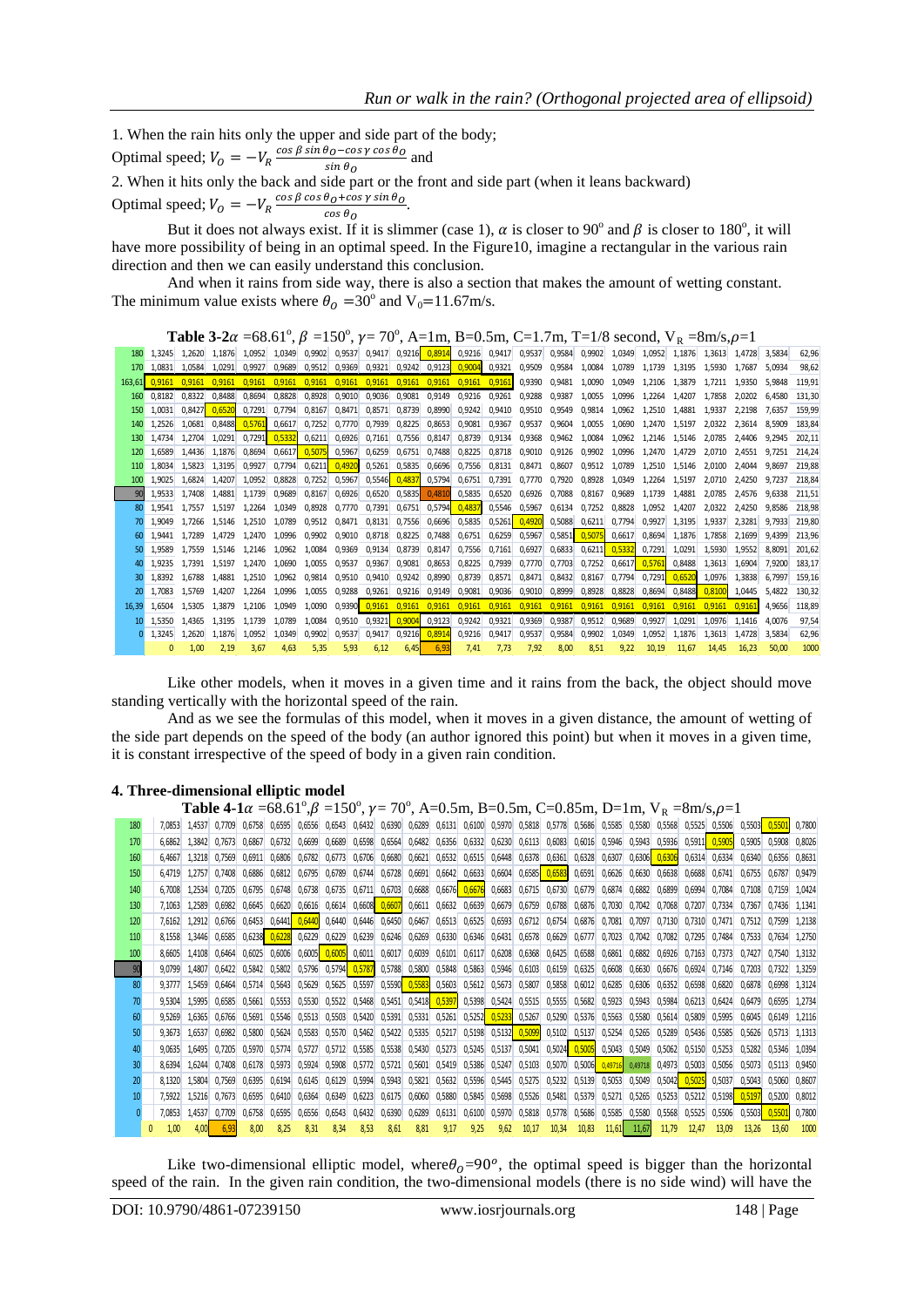same minimum condition regardless of body type. However, when it rains side way, the minimum condition depends on the body type. In this example, the ellipsoid should move more slowly than the rectangular to get wet the least. On the table,  $\theta_0 = 30^\circ$  and  $V_0 = 11.67$  m/s are the minimum condition of rectangular.

|     |        |               |               |                   |        |               |        |                             |                      |        |        | <b>Table 4-2</b> $\alpha$ =68.61°, $\beta$ =150°, $\gamma$ = 70°, A=0.5m, B=0.5m, C=0.85m, T=1/8 second, V <sub>R</sub> =8m/s, $\rho$ =1    |      |                                                  |      |      |      |                             |        |                 |        |                   |        |              |        |
|-----|--------|---------------|---------------|-------------------|--------|---------------|--------|-----------------------------|----------------------|--------|--------|---------------------------------------------------------------------------------------------------------------------------------------------|------|--------------------------------------------------|------|------|------|-----------------------------|--------|-----------------|--------|-------------------|--------|--------------|--------|
| 180 |        | 0.9531 0.8857 |               |                   |        |               |        |                             |                      |        |        | 0,7710 0,7269 0,6841 0,6822 0,6808 0,6780 0,6738 0,6726 0,6704 0,6683 0,6676 0,6676 0,6683 0,6704 0,6726 0,6738 0,6758 0,6758 0,6790 0,6808 |      |                                                  |      |      |      |                             |        |                 |        | 0.6822            | 0.6841 | 4.2809       | 97.50  |
| 170 | 0.9014 | 0.8358        |               | $0.7292$ $0.6921$ | 0.6627 |               |        |                             |                      |        |        | 0,6618 0,6612 0,6602 0,6592 0,6591 0,6595 0,6612 0,6645 0,6655 0,6692 0,6754 0,6804 0,6827                                                  |      |                                                  |      |      |      |                             | 0.6867 | 0.6906          | 0.6954 | 0.6977            | 0.7007 | 4.4806       | 100.32 |
| 160 | 0.8790 | 0.8083        | 0.6968        | 0.6609            | 0.6389 |               |        |                             |                      |        |        | 0,6387 0,6387 0,6389 0,6404 0,6412 0,6437 0,6487                                                                                            |      | 0,6555 0,6573                                    |      |      |      | 0,6640 0,6740 0,6817 0,6852 | 0.6911 | 0.6968          | 0.7037 | 0.7068            | 0.7111 | 4.8625       | 107.88 |
| 150 | 0.8909 | 0.8090        | 0.6790        | 0.6379            |        |               |        |                             |                      |        |        | $0,6154$ 0,6155 0,6157 0,6166 0,6195 0,6208 0,6247 0,6320 0,6415 0,6440 0,6530 0,6663 0,6765 0,6810 0,6886                                  |      |                                                  |      |      |      |                             |        | 0.6960          | 0.7047 | 0.7087            | 0.7142 | 5.3479       | 118.49 |
| 140 | 0.9344 | 0.8376        | 0.6792        | 0.6267            |        |               |        |                             |                      |        |        | 0,5953 0,5952 0,5952 0,5959 0,5988 0,6002 0,6045 0,6129 0,6240 0,6268 0,6374 0,6531 0,6651 0,6705 0,6795                                    |      |                                                  |      |      |      |                             |        | 0.6882          | 0.6985 | 0.7033            | 0.7097 | 5.8607       | 130.30 |
| 130 | 1.0007 | 0.8883        | 0.6975        | 0.6295            |        | 0,5814 0,5805 |        | 0,5801 0,5797 0,5810 0,5821 |                      |        |        | 0,5856 0,5935 0,6047 0,6077 0,6188 0,6357 0,6488 0,6546 0,6645                                                                              |      |                                                  |      |      |      |                             |        | 0.6742          | 0.6856 | 0.6909            | 0.6981 | 6.3397       | 141.76 |
|     | 1.0783 | 0.9520        | 0.7303        | 0.6456            | 0.5759 | 0.5739        |        |                             |                      |        |        | 0,5725 0,5703 0,5687 0,5688 0,5706 0,5764 0,5860 0,5887 0,5993 0,6159 0,6291 0,6351 0,6453                                                  |      |                                                  |      |      |      |                             |        | 0.6553          | 0.6673 | 0.6729            | 0.6804 | 6.7401       | 151.73 |
|     | 1.1567 | 1.0195        | 0.7722        | 0.6723            | 0.5797 |               |        |                             |                      |        |        | 0,5762 0,5738 0,5693 0,5636 0,5625 0,5615 0,5637 0,5703 0,5724 0,5812 0,5960 0,6083 0,6140 0,6238                                           |      |                                                  |      |      |      |                             |        | 0,6336          | 0.6454 | 0.6509            | 0.6584 | 7.0305       | 159.38 |
|     | 1.2272 | 1.0826        | 0.8172 0.7054 |                   | 0,5921 |               |        |                             |                      |        |        | 0,5872 0,5838 0,5767 0,5666 0,5641 0,5598 0,5574 0,5598 0,5610 0,5669 0,5785 0,5889 0,5938 0,6025                                           |      |                                                  |      |      |      |                             |        | 0,6114          | 0,6223 | 0,6274            | 0.6344 | 7.1905       | 164.15 |
|     | 1.2831 | 1.1350        | 0.8597        | 0.7404            | 0.6113 | 0.6052        |        | 0,6007 0,5915 0,5772 0,5734 |                      |        |        | 0,5658 0,5586 0,5561 0,5563 0,5586 0,5658 0,5734 0,5772 0,5842                                                                              |      |                                                  |      |      |      |                             |        | 0.5915          | 0.6007 | 0.6052            | 0.6113 | 7.2100       | 165.74 |
|     | 1.3199 | 1.1722        | 0.8954        | 0.7729            | 0.6344 | 0.6274        |        | 0,6223 0,6114 0,5938 0,5889 |                      |        |        | 0,5785 0,5669 0,5598 0,5589 0,5574 0,5598 0,5641 0,5666 0,5714                                                                              |      |                                                  |      |      |      |                             |        | 0.5767          | 0.5838 | 0.5872            | 2.4155 | 1.4995       | 164.05 |
|     | 1.3349 | 1.1913        | 0.9209        | 0.7998            | 0.6584 | 0.6509        | 0.6454 |                             | 0,6336 0,6140 0,6083 |        |        | 0,5960 0,5812                                                                                                                               |      | 0,5703 0,5684 0,5637 0,5615 0,5625 0,5636 0,5661 |      |      |      |                             |        | 0.5693          | 0.5738 | 0.5762            | 0.5797 | 6.8314       | 159.18 |
|     | 1.3270 | 1.1909        | 0.9341        | 0,8183            | 0,6804 | 0,6729        |        | 0,6673 0,6553 0,6351 0,6291 |                      |        |        | 0,6159 0,5993 0,5860 0,5834 0,5764 0,5706 0,5688 0,5687 0,5691 0,5703                                                                       |      |                                                  |      |      |      |                             |        |                 | 0,5725 | 0.5739            | 0.5759 | 6.4584       | 151.45 |
|     | 1.2967 | 1.1709        | 0.9339        | 0.8268            | 0.6981 | 0.6909        |        |                             |                      |        |        | 0,6856 0,6742 0,6546 0,6488 0,6357 0,6188 0,6047 0,6019 0,5935 0,5856 0,5821 0,5810 0,5800 0,5797                                           |      |                                                  |      |      |      |                             |        |                 |        | 0,5801 0,5805     | 0.5814 | 5.9970       | 141.42 |
|     | 1.2463 | 1.1329        | 0.9203        | 0.8248            | 0.7097 | 0.7033        |        | 0,6985 0,6882 0,6705 0,6651 |                      |        |        | 0,6531 0,6374 0,6240 0,6212 0,6129 0,6045 0,6002 0,5988                                                                                     |      |                                                  |      |      |      |                             |        | 0,5970 0,5959   |        | $0.5952$ $0.5952$ | 0.5953 | 5.4881       | 129.92 |
|     | 1.1798 | 1.0799        | 0.8945        | 0.8122            | 0.7142 | 0.7087        |        | 0.7047 0.6960 0.6810        |                      | 0.6765 | 0.6663 |                                                                                                                                             |      | 0.6530 0.6415 0.6392 0.6320                      |      |      |      | 0.6247 0.6208 0.6195        | 0.6178 | 0.6166          | 0.6157 | 0.6155            | 0.6154 | 4.9882       | 118.13 |
|     | 1.1030 | 1.0165        | 0.8586        | 0.7902            |        | 0.7111 0.7068 |        | 0,7037 0,6968 0,6852 0,6817 |                      |        |        | 0,6740 0,6640 0,6555 0,6538 0,6487 0,6437 0,6412 0,6404 0,6395                                                                              |      |                                                  |      |      |      |                             |        | 0.6389   0.6387 |        | 0,6387            | 0.6389 | 4,5699       | 107.59 |
|     | 1.0240 | 0.9490        | 0.8159        | 0.7608            | 0.7007 | 0.6977        |        |                             |                      |        |        | 0,6954 0,6906 0,6827 0,6804 0,6754 0,6692 0,6645 0,6636 0,6612 0,6595 0,6591 0,6592 0,6595                                                  |      |                                                  |      |      |      |                             |        | 0,6602 0,6612   |        | 0.6618            | 0.6627 | 4.3136       | 100.15 |
|     | 0.9531 | 0.8857        |               | 0.7710 0.7269     | 0.6841 | 0.6822        |        |                             |                      |        |        | 0,6808 0,6780 0,6738 0,6726 0,6704 0,6683 0,6676 0,6676 0,6683 0,6704 0,6726 0,6738 0,6758                                                  |      |                                                  |      |      |      |                             |        | 0.6780          | 0.6808 | 0.6822            | 0.6841 | 4.2809       | 97.50  |
|     |        | 1.00          | 3.00          | 4.00              | 5.41   | 5.50          | 5.57   | 5.72                        | 6.00                 | 6.09   | 6,31   | 6.62                                                                                                                                        | 6,93 | 7.00                                             | 7.24 | 7.55 | 7.76 | 7.85                        | 8.00   | 8.14            | 8.29   | 8.36              | 8.45   | $50^{\circ}$ | 1000   |

Like other models, when it moves in a given time, the object should move standing vertically with the horizontal speed of the rain.

|  |  |  | 5. Three-dimensional cylindrical model |  |
|--|--|--|----------------------------------------|--|
|--|--|--|----------------------------------------|--|

**Table 5-1** $\alpha$  =68.61°,  $\beta$  =150°,  $\gamma$ =70°, A=0.5m, B=0.5m, C=1.7m, D=1m, V<sub>R</sub> =8m/s, $\rho$ =1

 11,456 5,3353 3,2950 2,2749 1,6629 1,2548 0,9815 0,9795 0,9552 0,9363 0,9213 0,9089 0,9018 0,8986 0,8899 0,8824 0,8760 0,8533 0,8307 0,8126 0,7868 10,669 5,0240 3,1457 2,2090 1,6488 1,2767 1,0284 1,0120 0,9283 0,9345 0,9400 0,9450 0,9481 0,9496 0,9538 0,9577 0,9613 0,9763 0,9966 1,0187 1,0655 10,156 4,7779 3,0051 2,1321 1,6176 1,2813 1,0604 1,0458 0,8868 0,9174 0,9439 0,9670 0,9810 0,9875 1,0058 1,0222 1,0370 1,0935 1,1586 1,2177 1,3140 10,169 4,6946 2,9180 2,0649 1,5783 1,2717 1,0774 1,0649 0,9182 0,8843 0,9302 0,9707 0,9951 1,0065 1,0383 1,0667 1,0921 1,1874 1,2924 1,3833 1,5225 10,701 4,8153 2,9194 2,0291 1,5422 1,2528 1,0809 1,0702 0,9492 0,8652 0,8981 0,9538 0,9874 1,0032 1,0471 1,0861 1,1210 1,2504 1,3900 1,5081 1,6848 11,493 5,0818 3,0086 2,0381 1,5206 1,2308 1,0736 1,0643 0,9658 0,9052 0,8667 0,9156 0,9569 0,9763 1,0301 1,0781 1,1208 1,2786 1,4469 1,5877 1,7960 12,288 5,3948 3,1500 2,0884 1,5210 1,2129 1,0594 1,0510 0,9690 0,9291 0,9111 0,9044 0,9036 0,9257 0,9871 1,0418 1,0906 1,2703 1,4610 1,6196 1,8525 12,922 5,6736 3,2990 2,1620 1,5432 1,2050 1,0434 1,0350 0,9613 0,9373 0,9369 0,9473 0,9569 0,9621 0,9785 0,9949 1,0307 1,2253 1,4315 1,6024 1,8527 13,304 5,8664 3,4200 2,2369 1,5797 1,2098 1,0309 1,0218 0,9464 0,9314 0,9444 0,9688 0,9874 0,9970 1,0254 1,0526 1,0781 1,1781 1,3592 1,5369 1,7967 13,381 5,9426 3,4892 2,2941 1,6189 1,2257 1,0261 1,0158 0,9291 0,9147 0,9351 0,9695 0,9951 1,0080 1,0462 1,0824 1,1160 1,2459 1,3894 1,5108 1,6904 13,131 5,8858 3,4920 2,3201 1,6496 1,2472 1,0309 1,0191 0,9150 0,8920 0,9123 0,9512 0,9810 0,9961 1,0412 1,0840 1,1238 1,2776 1,4468 1,5893 1,7993 12,549 5,6901 3,4212 2,3066 1,6630 1,2675 1,0434 1,0305 0,9086 0,8695 0,8811 0,9177 0,9481 0,9639 1,0120 1,0585 1,1021 1,2725 1,4610 1,6197 1,8536 12,582 5,4316 3,2747 2,2492 1,6529 1,2800 1,0594 1,0462 0,9123 0,8542 0,8492 0,8754 0,9018 0,9164 0,9625 1,0089 1,0533 1,2313 1,4316 1,6013 1,8516 13,149 5,7385 3,2799 2,1468 1,6159 1,2794 1,0736 1,0609 0,9247 0,8512 0,8259 0,8341 0,8512 0,8620 0,8997 0,9408 0,9821 1,1565 1,3600 1,5345 1,7933 13,385 5,9075 3,4242 2,1918 1,5510 1,2621 1,0809 1,0695 0,9416 0,8617 0,8194 0,8063 0,8099 0,8144 0,8360 0,8652 0,8977 1,0529 1,2491 1,4216 1,6805 13,293 5,9379 3,4929 2,2768 1,5537 1,2263 1,0774 1,0678 0,9577 0,8819 0,8322 0,8033 0,7935 0,7910 0,7917 0,8019 0,8184 0,9306 1,1040 1,2666 1,5166 12,899 5,8377 3,4881 2,3169 1,6177 1,1716 1,0604 1,0531 0,9679 0,9054 0,8595 0,8263 0,8099 0,8032 0,7882 0,7801 0,7775 0,8151 0,9359 1,0757 1,3067 12,255 5,6254 3,4172 2,3143 1,6537 1,2142 1,0284 1,0237 0,9679 0,9254 0,8922 0,8658 0,8512 0,8447 0,8277 0,8139 0,8028 0,7748 0,7886 0,8643 1,0571 11,456 5,3353 3,2950 2,2749 1,6629 1,2548 0,9815 0,9795 0,9552 0,9363 0,9213 0,9089 0,9018 0,8986 0,8899 0,8824 0,8760 0,8533 0,8307 0,8126 0,7868 1,00 2,00 3,00 4,00 5,00 6,00 6,93 7,00 8,00 9,00 10,00 11,00 11,67 12,00 13,00 14,00 15,00 20,00 30,00 50,00 1000

In this example, the cylinder should move more quickly than the rectangular in the given rain condition in order to get wet the least.